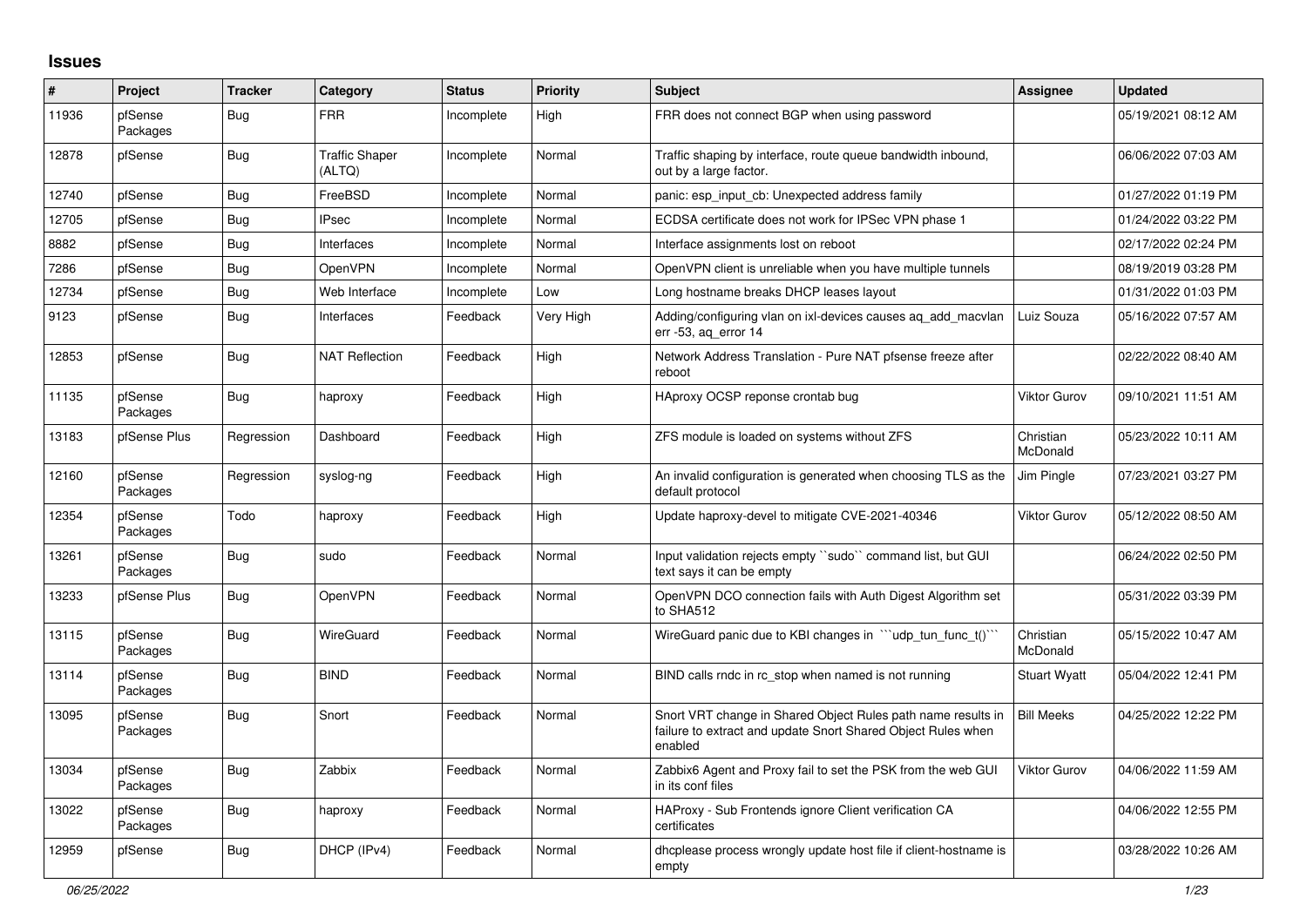| $\sharp$ | <b>Project</b>      | <b>Tracker</b> | Category                            | <b>Status</b> | <b>Priority</b> | <b>Subject</b>                                                                                                                                                           | Assignee            | <b>Updated</b>      |
|----------|---------------------|----------------|-------------------------------------|---------------|-----------------|--------------------------------------------------------------------------------------------------------------------------------------------------------------------------|---------------------|---------------------|
| 12951    | pfSense<br>Packages | Bug            | <b>FRR</b>                          | Feedback      | Normal          | FRR cannot remove IPv6 routes                                                                                                                                            |                     | 03/22/2022 09:24 PM |
| 12926    | pfSense             | <b>Bug</b>     | Interfaces                          | Feedback      | Normal          | Changing LAGG type on CARP interfaces makes VIPs go to an<br>"init" State                                                                                                |                     | 03/10/2022 10:52 AM |
| 12907    | pfSense<br>Packages | Bug            | <b>PIMD</b>                         | Feedback      | Normal          | PIMD: Nonexistent interfaces should be hidden/disabled in<br>pimd.conf before bringing up the service                                                                    |                     | 03/07/2022 03:51 PM |
| 12877    | pfSense             | Bug            | <b>Dynamic DNS</b>                  | Feedback      | Normal          | Cloudflare DynDNS fails to update more than two addresses                                                                                                                |                     | 05/29/2022 06:56 PM |
| 12869    | pfSense<br>Packages | <b>Bug</b>     | <b>BIND</b>                         | Feedback      | Normal          | Bind DNS Package AAAA filtering Broken on new ZFS Installs                                                                                                               | <b>Viktor Gurov</b> | 03/09/2022 12:38 PM |
| 12829    | pfSense             | <b>Bug</b>     | <b>Traffic Shaper</b><br>(Limiters) | Feedback      | Normal          | Dummynet kernel module fails to load after upgrade.                                                                                                                      |                     | 03/17/2022 09:26 AM |
| 12742    | pfSense<br>Packages | Bug            | FreeRADIUS                          | Feedback      | Normal          | freeRADIUS virtual-server-default: modules dailycounter,<br>monthlycounter, noreset counter, expire on login in authorize<br>section prevent virtual server from loading |                     | 03/01/2022 12:45 PM |
| 12706    | pfSense<br>Packages | <b>Bug</b>     | pfBlockerNG                         | Feedback      | Normal          | pfBlockerNG and unbound does not work after switching /var to<br>RAM disk                                                                                                | Viktor Gurov        | 03/24/2022 10:47 AM |
| 12683    | pfSense<br>Packages | Bug            | Snort                               | Feedback      | Normal          | snort_get_vpns_list() does not include OpenVPN CSO                                                                                                                       | Viktor Gurov        | 02/15/2022 10:47 AM |
| 12547    | pfSense             | <b>Bug</b>     | <b>Operating System</b>             | Feedback      | Normal          | unsheduled system reboot/crash                                                                                                                                           | Mateusz Guzik       | 12/01/2021 01:20 PM |
| 12543    | pfSense             | Bug            | Web Interface                       | Feedback      | Normal          | Deleteing a Outbound NAT rule gave me an empty rule and<br>displayed php error in UI.                                                                                    |                     | 02/14/2022 04:36 AM |
| 12506    | pfSense<br>Packages | <b>Bug</b>     | Suricata                            | Feedback      | Normal          | Only selected instance is restarted on suppress list change                                                                                                              | <b>Viktor Gurov</b> | 12/01/2021 04:43 AM |
| 12475    | pfSense<br>Packages | Bug            | OpenVPN Client<br>Export            | Feedback      | Normal          | OpenVPN Client Export does not show certificate without<br>private key                                                                                                   | Jim Pingle          | 02/17/2022 08:24 AM |
| 12423    | pfSense<br>Packages | Bug            | pfBlockerNG                         | Feedback      | Normal          | Dashboard shows "SQLite database missing, Force Reload<br>DNSBL to recover!"                                                                                             |                     | 12/31/2021 01:06 PM |
| 12414    | pfSense<br>Packages | <b>Bug</b>     | pfBlockerNG                         | Feedback      | Normal          | DNSBL SafeSearch page displays input validation error if DoH /<br>DoT blocking is not enabled                                                                            |                     | 12/30/2021 02:49 PM |
| 12330    | pfSense<br>Packages | Bug            | pfBlockerNG                         | Feedback      | Normal          | pfBlockerNG devel creating invalid NAT rules on boot                                                                                                                     |                     | 04/21/2022 12:40 PM |
| 12322    | pfSense<br>Packages | <b>Bug</b>     | Suricata                            | Feedback      | Normal          | Suricata creates invalid HOME NET entries                                                                                                                                | <b>Viktor Gurov</b> | 09/10/2021 11:42 AM |
| 12258    | pfSense<br>Packages | <b>Bug</b>     | WireGuard                           | Feedback      | Normal          | Copy key buttons only work in HTTPS mode                                                                                                                                 |                     | 02/03/2022 04:57 AM |
| 12206    | pfSense<br>Packages | Bug            | <b>NET-SNMP</b>                     | Feedback      | Normal          | Certificate Manager page doesn't show Net-SNMP used<br>certificates                                                                                                      | Viktor Gurov        | 12/30/2021 09:40 AM |
| 12167    | pfSense<br>Packages | Bug            | <b>FRR</b>                          | Feedback      | Normal          | BGP TCP setkey not set if neighbor is in peer group                                                                                                                      | Viktor Gurov        | 09/16/2021 09:38 AM |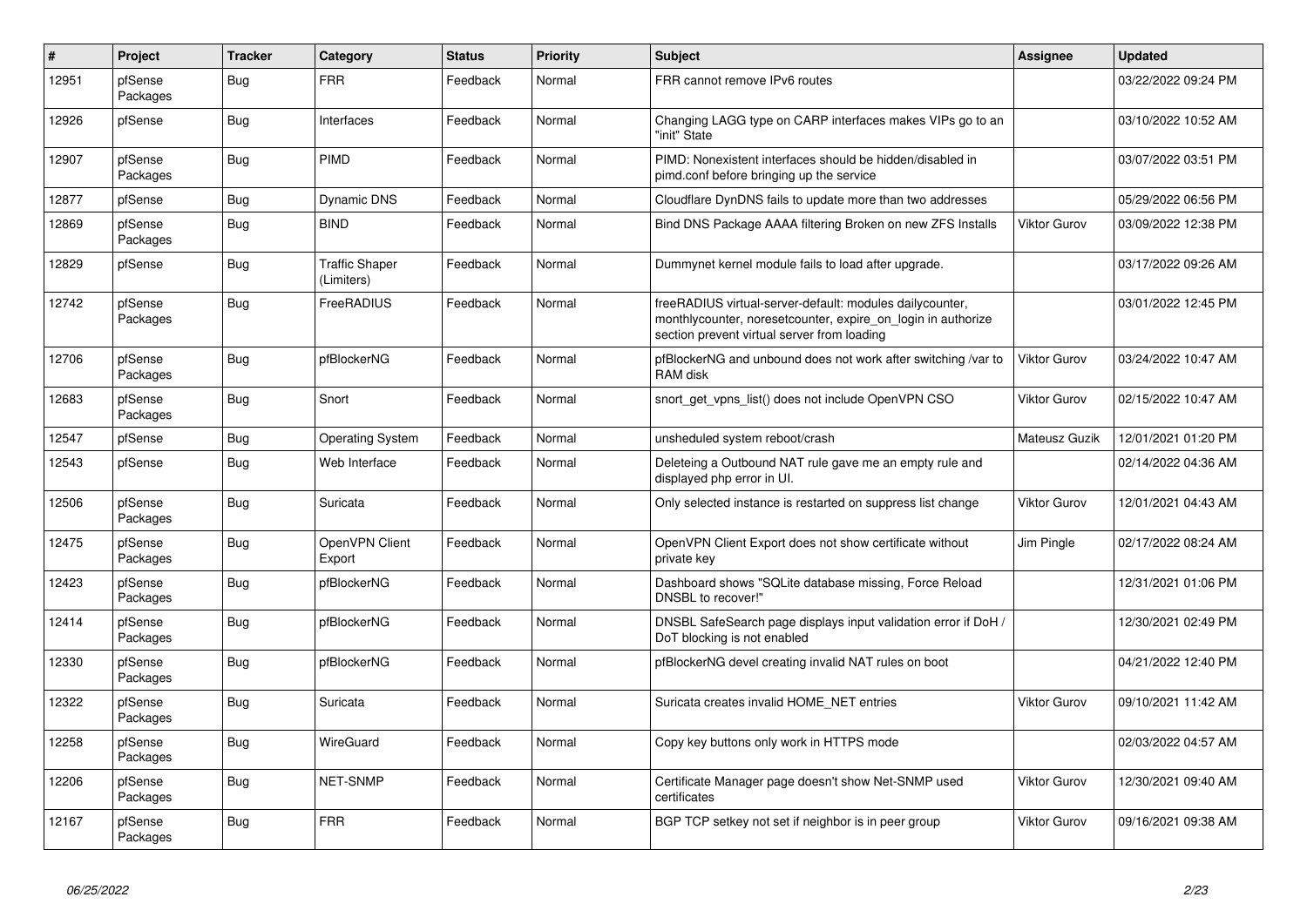| $\sharp$ | Project             | <b>Tracker</b> | Category           | <b>Status</b> | <b>Priority</b> | <b>Subject</b>                                                                  | Assignee            | <b>Updated</b>      |
|----------|---------------------|----------------|--------------------|---------------|-----------------|---------------------------------------------------------------------------------|---------------------|---------------------|
| 12114    | pfSense<br>Packages | Bug            | syslog-ng          | Feedback      | Normal          | syslog-ng only binds to the last specified interface                            |                     | 04/21/2022 12:40 PM |
| 12073    | pfSense<br>Packages | <b>Bug</b>     | <b>NET-SNMP</b>    | Feedback      | Normal          | netsnmptrapd.conf syntax is wrong                                               |                     | 04/21/2022 12:40 PM |
| 12036    | pfSense<br>Packages | Bug            | Zabbix             | Feedback      | Normal          | Certificate Manager page do not show Zabbix used certificates                   | <b>Viktor Gurov</b> | 07/15/2021 11:46 AM |
| 11980    | pfSense<br>Packages | <b>Bug</b>     | FreeRADIUS         | Feedback      | Normal          | EAP does not work with SQL backend                                              |                     | 07/21/2021 07:24 AM |
| 11961    | pfSense<br>Packages | Bug            | <b>FRR</b>         | Feedback      | Normal          | FRR OSPF add unwanted area 0 authentication to router ospf                      | <b>Viktor Gurov</b> | 09/16/2021 10:25 PM |
| 11960    | pfSense             | <b>Bug</b>     | Gateway Monitoring | Feedback      | Normal          | Gateway Monitoring Traffic Goes Out Default Gateway                             |                     | 12/20/2021 05:43 AM |
| 11937    | pfSense<br>Packages | <b>Bug</b>     | haproxy            | Feedback      | Normal          | HAproxy "Use Client-IP" option breaks Captive Portal                            | <b>Viktor Gurov</b> | 06/22/2021 08:48 AM |
| 11847    | pfSense<br>Packages | Bug            | <b>FRR</b>         | Feedback      | Normal          | Filters not applied to PEER Groups                                              | <b>Viktor Gurov</b> | 07/30/2021 07:45 PM |
| 11756    | pfSense<br>Packages | <b>Bug</b>     | haproxy            | Feedback      | Normal          | HaProxy does not transfer backend states during reload                          | <b>Viktor Gurov</b> | 07/14/2021 01:21 PM |
| 11746    | pfSense<br>Packages | <b>Bug</b>     | FreeRADIUS         | Feedback      | Normal          | Second LDAP server configuration misses the ipaNThash<br>control attribute      | <b>Viktor Gurov</b> | 07/14/2021 01:44 PM |
| 11693    | pfSense<br>Packages | <b>Bug</b>     | <b>FRR</b>         | Feedback      | Normal          | IPv6 static routing fails                                                       | <b>Viktor Gurov</b> | 04/26/2022 08:50 AM |
| 11681    | pfSense<br>Packages | <b>Bug</b>     | <b>FRR</b>         | Feedback      | Normal          | FRR generates invalid BFD configuration after removing<br>interfaces            | <b>Viktor Gurov</b> | 07/14/2021 04:40 PM |
| 11539    | pfSense             | Bug            | <b>IPsec</b>       | Feedback      | Normal          | Mobile IPsec "split include" value of 0.0.0.0/0 causes some<br>clients to fail  | Jim Pingle          | 05/23/2022 12:33 AM |
| 11515    | pfSense<br>Packages | <b>Bug</b>     | node exporter      | Feedback      | Normal          | node exporter 0.18.1 1 - Unable to interact or start the service<br>from web ui | <b>Viktor Gurov</b> | 07/14/2021 12:37 PM |
| 11491    | pfSense<br>Packages | <b>Bug</b>     | haproxy            | Feedback      | Normal          | haproxy-devel v0.62_2 - startup error 'httpchk'                                 | <b>Viktor Gurov</b> | 06/22/2021 08:46 AM |
| 11477    | pfSense<br>Packages | <b>Bug</b>     | <b>FRR</b>         | Feedback      | Normal          | FRR does not recognize some BFD options                                         | <b>Viktor Gurov</b> | 02/26/2021 10:52 PM |
| 11434    | pfSense<br>Packages | Bug            | squidguard         | Feedback      | Normal          | SquidGuard over 1.16.18 11                                                      |                     | 04/21/2022 12:40 PM |
| 11404    | pfSense<br>Packages | Bug            | <b>FRR</b>         | Feedback      | Normal          | Incorrect prefix/access lists migration on update                               | Viktor Gurov        | 02/18/2021 09:49 AM |
| 11388    | pfSense<br>Packages | Bug            | FreeRADIUS         | Feedback      | Normal          | Captive Portal authentication error with MySQL backend                          | <b>Viktor Gurov</b> | 02/10/2021 08:54 AM |
| 11345    | pfSense<br>Packages | <b>Bug</b>     | <b>FRR</b>         | Feedback      | Normal          | FRR-OSPF - No "prefix-list" possible                                            | Jim Pingle          | 02/04/2021 11:03 PM |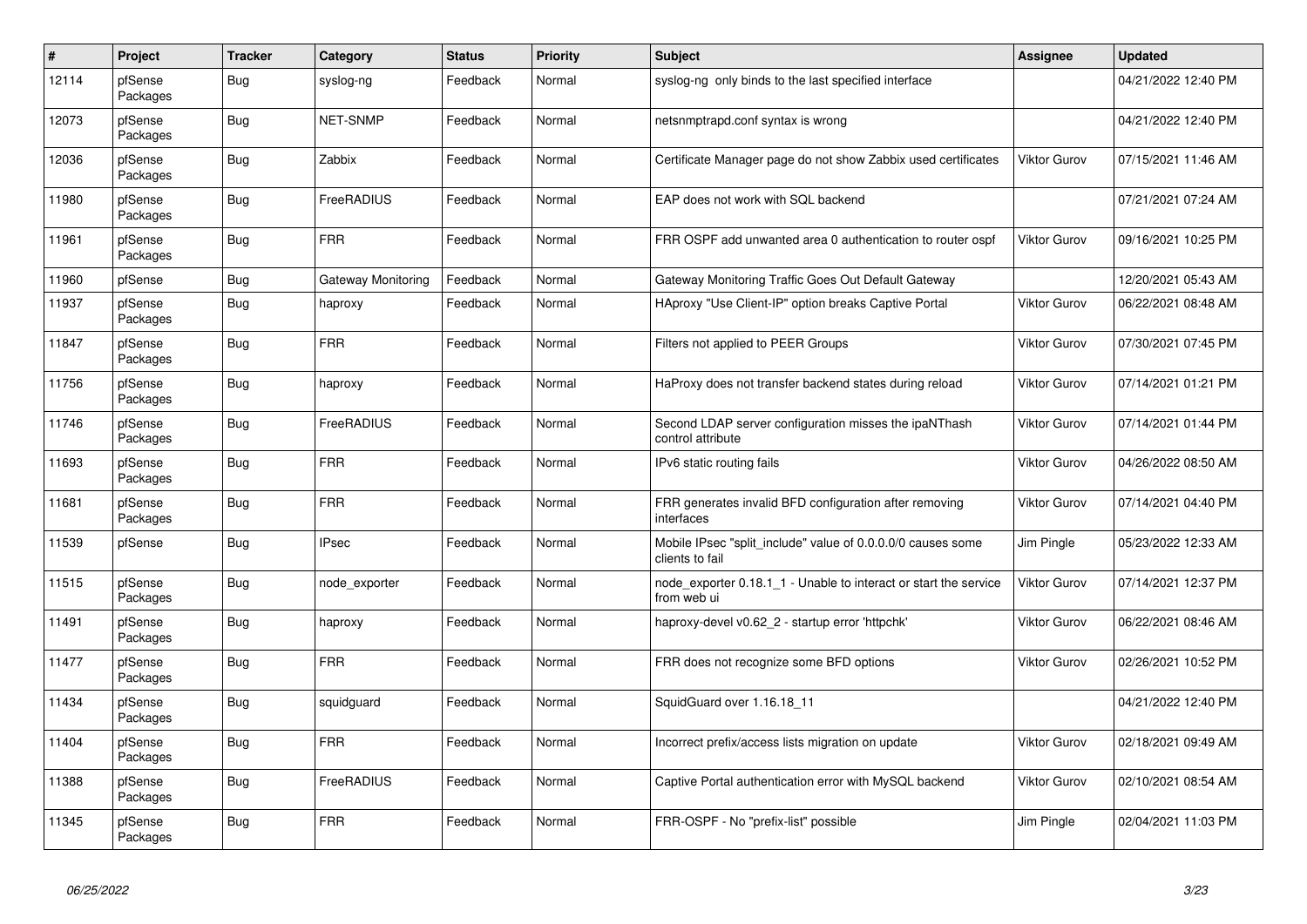| #     | Project             | <b>Tracker</b> | Category                            | <b>Status</b> | <b>Priority</b> | <b>Subject</b>                                                                                                                      | <b>Assignee</b>     | <b>Updated</b>      |
|-------|---------------------|----------------|-------------------------------------|---------------|-----------------|-------------------------------------------------------------------------------------------------------------------------------------|---------------------|---------------------|
| 11331 | pfSense<br>Packages | Bug            | FreeRADIUS                          | Feedback      | Normal          | FreeRADIUS latest package upgrade broke Plain Mac<br>Authentication                                                                 | Viktor Gurov        | 01/30/2021 10:08 AM |
| 11274 | pfSense<br>Packages | Bug            | ntop                                | Feedback      | Normal          | ntopng https web server does not present full certificate chain                                                                     | <b>Viktor Gurov</b> | 01/28/2021 09:51 AM |
| 11204 | pfSense<br>Packages | Bug            | <b>NET-SNMP</b>                     | Feedback      | Normal          | Fix net-snmp logging to syslog                                                                                                      | Jim Pingle          | 03/19/2021 05:10 AM |
| 11192 | pfSense             | Bug            | <b>Traffic Shaper</b><br>(Limiters) | Feedback      | Normal          | Using Limiters causes out of order packets within one TCP or<br><b>UDP flow</b>                                                     |                     | 01/06/2021 12:09 AM |
| 11185 | pfSense<br>Packages | <b>Bug</b>     | ntop                                | Feedback      | Normal          | Redis service stopping before NtopNg                                                                                                |                     | 04/21/2022 12:40 PM |
| 11180 | pfSense<br>Packages | <b>Bug</b>     | Filer                               | Feedback      | Normal          | Filer run action for files on sync that wan't been modified                                                                         | <b>Viktor Gurov</b> | 01/08/2021 07:27 AM |
| 11174 | pfSense             | <b>Bug</b>     | <b>Traffic Shaper</b><br>(ALTQ)     | Feedback      | Normal          | Incorrect traffic shaping on pppoe interface                                                                                        |                     | 12/21/2020 11:21 PM |
| 11098 | pfSense<br>Packages | Bug            | Backup                              | Feedback      | Normal          | Backup Files and Directories plugin crashes firewall if /root<br>specified as backup location                                       | <b>Viktor Gurov</b> | 12/23/2021 10:45 AM |
| 10990 | pfSense<br>Packages | <b>Bug</b>     | <b>NET-SNMP</b>                     | Feedback      | Normal          | net-snmp IPv6 listen address needs to be wrapped in square<br>brackets                                                              |                     | 03/19/2021 05:09 AM |
| 10936 | pfSense<br>Packages | <b>Bug</b>     | haproxy                             | Feedback      | Normal          | both haproxy/haproxy-devel non-existent option lb-agent-chk                                                                         |                     | 04/21/2022 12:40 PM |
| 10900 | pfSense<br>Packages | <b>Bug</b>     | Backup                              | Feedback      | Normal          | /packages/backup/backup.php?a=download&t=backup HTTP<br>504, or Sends PHP Error Message as ASCII/Text file Named<br>pfsense.bak.tgz |                     | 04/05/2022 01:51 AM |
| 10692 | pfSense<br>Packages | Bug            | <b>PIMD</b>                         | Feedback      | Normal          | PIMD starts twice at boot                                                                                                           |                     | 04/21/2022 12:40 PM |
| 10608 | pfSense<br>Packages | <b>Bug</b>     | Squid                               | Feedback      | Normal          | Update squid port to 4.11-p2                                                                                                        |                     | 03/02/2021 04:00 AM |
| 10577 | pfSense             | <b>Bug</b>     | Hardware / Drivers                  | Feedback      | Normal          | intel x553 (c3000 chipset) loading x520 driver                                                                                      |                     | 05/28/2020 03:59 AM |
| 10572 | pfSense<br>Packages | <b>Bug</b>     | Squid                               | Feedback      | Normal          | STARTTLS option is ignored                                                                                                          | Viktor Gurov        | 04/22/2022 02:20 AM |
| 10450 | pfSense<br>Packages | <b>Bug</b>     | Squid                               | Feedback      | Normal          | Squid reverse proxy switching peers                                                                                                 | <b>Viktor Gurov</b> | 04/22/2022 02:21 AM |
| 10445 | pfSense<br>Packages | <b>Bug</b>     | <b>BIND</b>                         | Feedback      | Normal          | BIND crashed when added RPZ. rpz is not a master or slave<br>zone.                                                                  |                     | 04/21/2022 12:40 PM |
| 10426 | pfSense<br>Packages | <b>Bug</b>     | Filer                               | Feedback      | Normal          | Filer must validate that File name is uniq                                                                                          |                     | 04/20/2022 11:02 AM |
| 10393 | pfSense<br>Packages | <b>Bug</b>     | syslog-ng                           | Feedback      | Normal          | Syslog-ng TLS support is broken                                                                                                     |                     | 04/21/2022 12:40 PM |
| 10330 | pfSense<br>Packages | <b>Bug</b>     | <b>BIND</b>                         | Feedback      | Normal          | BIND zone configuration displays wrong DS resource record<br>with inline DNSSEC signing enabled                                     |                     | 04/21/2022 12:40 PM |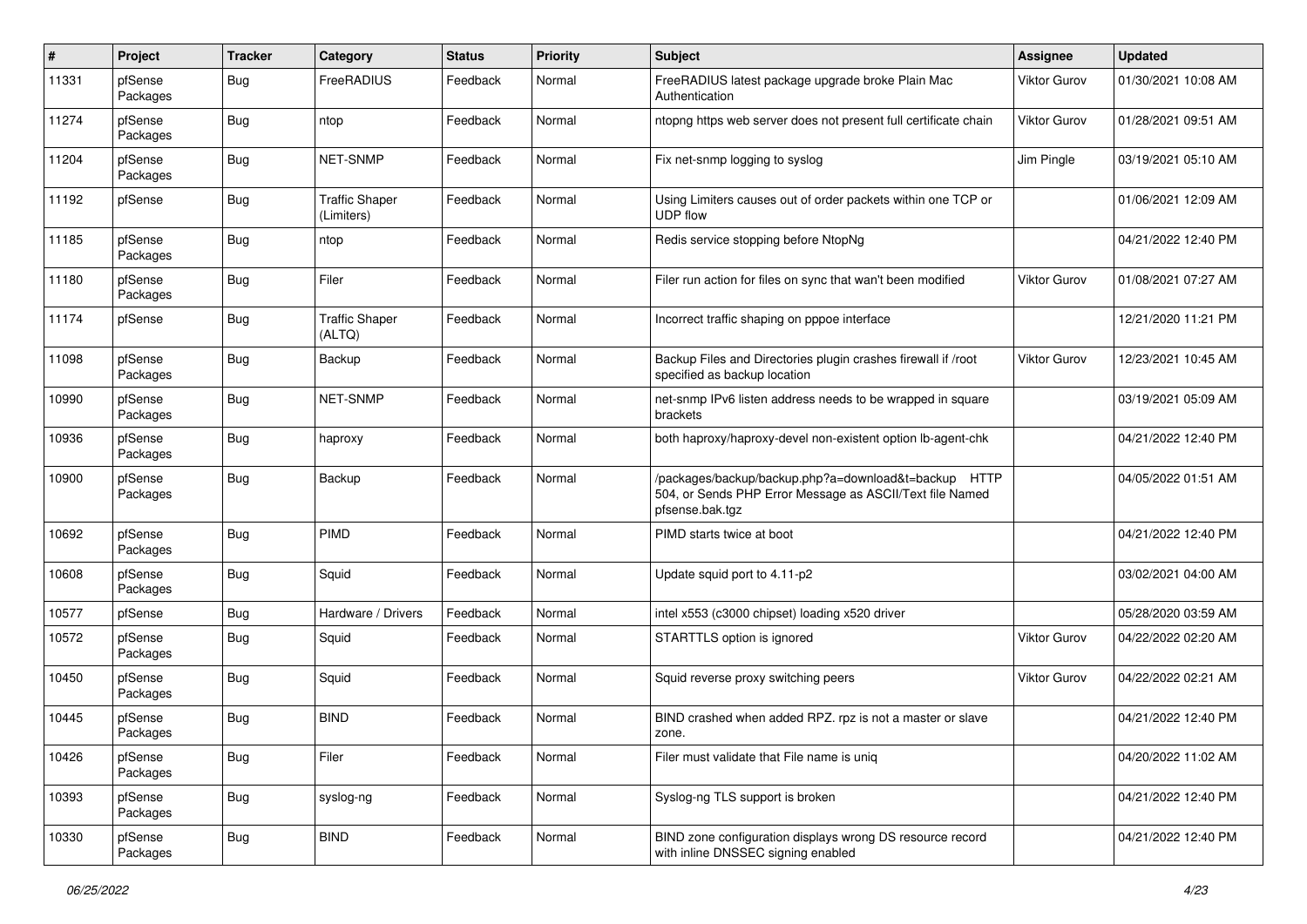| $\#$  | Project             | <b>Tracker</b> | Category                            | <b>Status</b> | <b>Priority</b> | <b>Subject</b>                                                                                                          | <b>Assignee</b>     | <b>Updated</b>                       |
|-------|---------------------|----------------|-------------------------------------|---------------|-----------------|-------------------------------------------------------------------------------------------------------------------------|---------------------|--------------------------------------|
| 9335  | pfSense<br>Packages | <b>Bug</b>     | haproxy                             | Feedback      | Normal          | Stored XSS in HAProxy / haproxy_listeners_edit.php                                                                      | Jim Pingle          | 02/18/2019 09:35 AM                  |
| 9024  | pfSense             | Bug            | <b>Traffic Shaper</b><br>(Limiters) | Feedback      | Normal          | Ping packet loss under load when using limiters                                                                         |                     | 05/12/2022 11:55 AM                  |
| 8315  | pfSense<br>Packages | <b>Bug</b>     | Mail report                         | Feedback      | Normal          | Mail Report mail_report_send() behavior different than<br>notify_via_smtp()                                             | Jim Pingle          | 09/24/2019 10:12 AM                  |
| 8251  | pfSense<br>Packages | <b>Bug</b>     | FreeRADIUS                          | Feedback      | Normal          | Captiveportal + FreeRadius "Last activity" resets to Session<br>start                                                   |                     | 08/13/2019 11:10 AM                  |
| 8179  | pfSense             | <b>Bug</b>     | DHCP (IPv4)                         | Feedback      | Normal          | Incorrect reverse DNS zone in DHCP server config for<br>non-octet-aligned subnet mask                                   | Renato Botelho      | 02/09/2022 11:17 PM                  |
| 7797  | pfSense<br>Packages | Bug            | Squid                               | Feedback      | Normal          | Squid Reverse Proxy alternating between destinations                                                                    |                     | 04/21/2022 12:40 PM                  |
| 7096  | pfSense             | <b>Bug</b>     | <b>DNS Resolver</b>                 | Feedback      | Normal          | Unbound fails to start on boot if specific network devices are<br>configured in the "Network Interfaces"                |                     | 11/22/2021 08:59 AM                  |
| 7039  | pfSense<br>Packages | <b>Bug</b>     | haproxy                             | Feedback      | Normal          | HAProxy backend configuration does not handle intermediate<br>CAs properly                                              |                     | 04/21/2022 12:40 PM                  |
| 6964  | pfSense<br>Packages | Bug            | Suricata                            | Feedback      | Normal          | Host OS Policy Assignment broken when using "Import" or<br>"Aliases" buttons                                            | <b>Viktor Gurov</b> | 08/20/2021 07:52 AM                  |
| 6668  | pfSense             | Bug            | <b>IPsec</b>                        | Feedback      | Normal          | IPSec tunnel + L2TP/IPSec VPN - wrong PSK chosen by<br>pfSense                                                          |                     | 09/21/2019 02:07 AM                  |
| 4088  | pfSense<br>Packages | <b>Bug</b>     | squidguard                          | Feedback      | Normal          | Buggy squidgurd config file is created                                                                                  | Viktor Gurov        | 01/28/2021 10:01 AM                  |
| 13290 | pfSense             | Regression     | <b>Captive Portal</b>               | Feedback      | Normal          | My PfSense version 2.7 is returning the error "dummynet bad<br>switch 21" every time I activate my Captive Portals (7). |                     | 06/20/2022 06:01 PM                  |
| 13002 | pfSense<br>Packages | Regression     | <b>BIND</b>                         | Feedback      | Normal          | BIND 9.16 13 could not find existing DNSSEC keys at<br>/cf/named/etc/namedb/keys due to directory change                | <b>Viktor Gurov</b> | 03/31/2022 12:14 PM                  |
| 12653 | pfSense<br>Packages | Regression     | <b>FRR</b>                          | Feedback      | Normal          | RIP related startup error                                                                                               | <b>Viktor Gurov</b> | 12/30/2021 08:37 AM                  |
| 12643 | pfSense<br>Packages | Regression     | Suricata                            | Feedback      | Normal          | Rule categories are cleared after clicking the save button on the<br>Global Settings page                               |                     | 12/30/2021 03:44 AM                  |
| 12278 | pfSense<br>Packages | Regression     | Zabbix                              | Feedback      | Normal          | Invalid plugin certificates() function name                                                                             | <b>Viktor Gurov</b> | 08/19/2021 05:52 AM                  |
| 12215 | pfSense             | Regression     | <b>OpenVPN</b>                      | Feedback      | Normal          | OpenVPN does not resync when running on a gateway group                                                                 |                     | 12/22/2021 05:49 AM                  |
| 11738 | pfSense<br>Packages | Regression     | squidguard                          | Feedback      | Normal          | SquidGuard 1.16.18_17 Not Filtering Blacklist No-Transparent<br>Mode                                                    | Viktor Gurov        | 12/21/2021 05:48 AM                  |
| 11545 | pfSense             | Regression     | Interfaces                          | Feedback      | Normal          | Primary interface address is not always used when VIPs are<br>present                                                   |                     | Reid Linnemann   06/24/2022 10:25 AM |
| 13096 | pfSense<br>Packages | Feature        | Snort                               | Feedback      | Normal          | Improve robustness of Snort Rules Update Log size limitation<br>logic                                                   | <b>Bill Meeks</b>   | 04/25/2022 12:22 PM                  |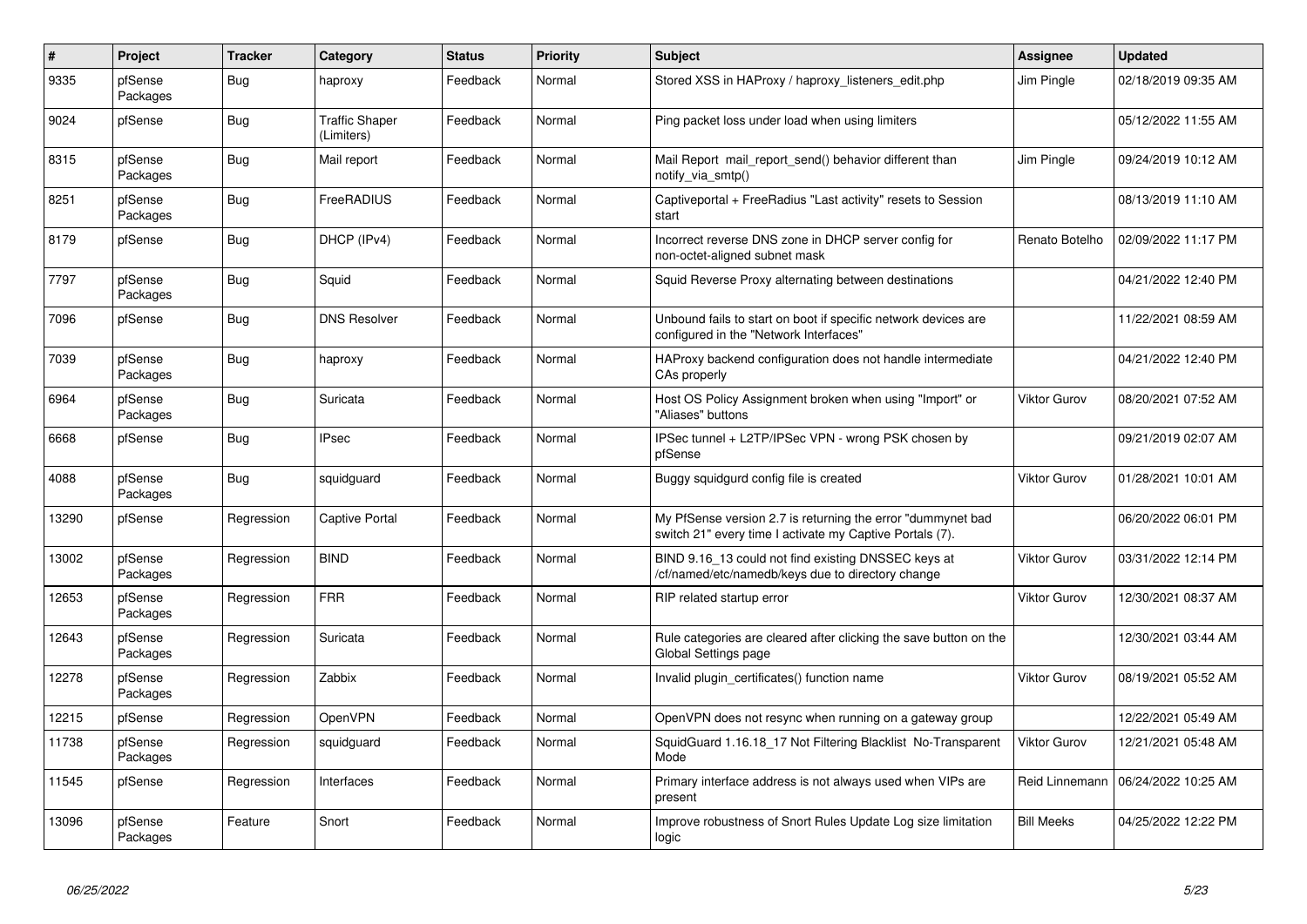| $\pmb{\#}$ | Project             | <b>Tracker</b> | Category             | <b>Status</b> | <b>Priority</b> | <b>Subject</b>                                                                                    | Assignee            | <b>Updated</b>      |
|------------|---------------------|----------------|----------------------|---------------|-----------------|---------------------------------------------------------------------------------------------------|---------------------|---------------------|
| 12963      | pfSense<br>Packages | Feature        | Nmap                 | Feedback      | Normal          | Run nmap scans in the background                                                                  | Jim Pingle          | 06/06/2022 06:55 PM |
| 12882      | pfSense<br>Packages | Feature        | pfBlockerNG          | Feedback      | Normal          | Add the option to specify CURLOPT_INTERFACE in<br>pfBlockerNG IPv4/IPv6 lists                     |                     | 03/24/2022 11:16 AM |
| 12292      | pfSense<br>Packages | Feature        | Suricata             | Feedback      | Normal          | GeoIP look on the Alerts, Blocked and Files pages                                                 | Viktor Gurov        | 08/23/2021 08:16 AM |
| 12055      | pfSense             | Feature        | Virtual IP Addresses | Feedback      | Normal          | Option to disable XMLRPC Sync for Loopback Virtual IPs                                            |                     | 06/18/2021 09:05 AM |
| 11927      | pfSense             | Feature        | DHCP (IPv4)          | Feedback      | Normal          | Allow DHCP not to serve a gateway - small fix                                                     |                     | 01/03/2022 04:17 PM |
| 11879      | pfSense<br>Packages | Feature        | <b>ACME</b>          | Feedback      | Normal          | Add support for SSL.com ACME server                                                               | Jim Pingle          | 03/02/2022 02:03 PM |
| 11301      | pfSense<br>Packages | Feature        | <b>FRR</b>           | Feedback      | Normal          | Switch FRR to use default rc file as a service control base                                       | Jim Pingle          | 01/28/2021 09:35 AM |
| 11295      | pfSense<br>Packages | Feature        | pfBlockerNG          | Feedback      | Normal          | DNSBL IDN support                                                                                 | <b>Viktor Gurov</b> | 09/10/2021 11:33 AM |
| 11248      | pfSense<br>Packages | Feature        | squidguard           | Feedback      | Normal          | SafeSearch update                                                                                 | Viktor Gurov        | 01/28/2021 10:01 AM |
| 11210      | pfSense<br>Packages | Feature        | Suricata             | Feedback      | Normal          | 3rd party rulesets                                                                                | <b>Viktor Gurov</b> | 11/24/2021 04:21 AM |
| 11155      | pfSense<br>Packages | Feature        | pfBlockerNG          | Feedback      | Normal          | SafeSearch AAAA                                                                                   | Viktor Gurov        | 02/05/2021 04:54 AM |
| 11130      | pfSense<br>Packages | Feature        | <b>FRR</b>           | Feedback      | Normal          | FRR RIP support                                                                                   | Jim Pingle          | 12/31/2021 04:19 PM |
| 10908      | pfSense<br>Packages | Feature        | FreeRADIUS           | Feedback      | Normal          | FreeRADIUS server certificate not using full CA chain                                             | Viktor Gurov        | 04/22/2022 02:19 AM |
| 10872      | pfSense<br>Packages | Feature        | Suricata             | Feedback      | Normal          | Add adjustable notification for Severity Alert                                                    | Viktor Gurov        | 08/20/2021 07:52 AM |
| 10871      | pfSense<br>Packages | Feature        | FreeRADIUS           | Feedback      | Normal          | Extra time period counters for SQL backend                                                        | Viktor Gurov        | 04/22/2022 02:19 AM |
| 10796      | pfSense<br>Packages | Feature        | Cellular             | Feedback      | Normal          | Huawei ME909u-521 support                                                                         |                     | 04/21/2022 12:40 PM |
| 10789      | pfSense<br>Packages | Feature        | <b>FRR</b>           | Feedback      | Normal          | FRR integrated configuration and hitless reloads                                                  | Jim Pingle          | 01/20/2021 11:16 PM |
| 10779      | pfSense<br>Packages | Feature        | haproxy              | Feedback      | Normal          | HAProxy SSL/TLS Compatibility Mode                                                                | <b>Viktor Gurov</b> | 04/22/2022 02:20 AM |
| 10739      | pfSense<br>Packages | Feature        | haproxy              | Feedback      | Normal          | Update HAproxy-devel package to 2.2 and HAproxy to 2.0                                            | <b>Viktor Gurov</b> | 10/03/2021 03:53 PM |
| 10621      | pfSense             | Feature        | Hardware / Drivers   | Feedback      | Normal          | Update system.inc/system_identify_specific_platform() update<br>to accommodate AWS, Azure and GCP |                     | 06/02/2020 03:16 PM |
| 10541      | pfSense<br>Packages | Feature        | Squid                | Feedback      | Normal          | Squid failover and load balancing                                                                 | Viktor Gurov        | 01/14/2021 07:34 AM |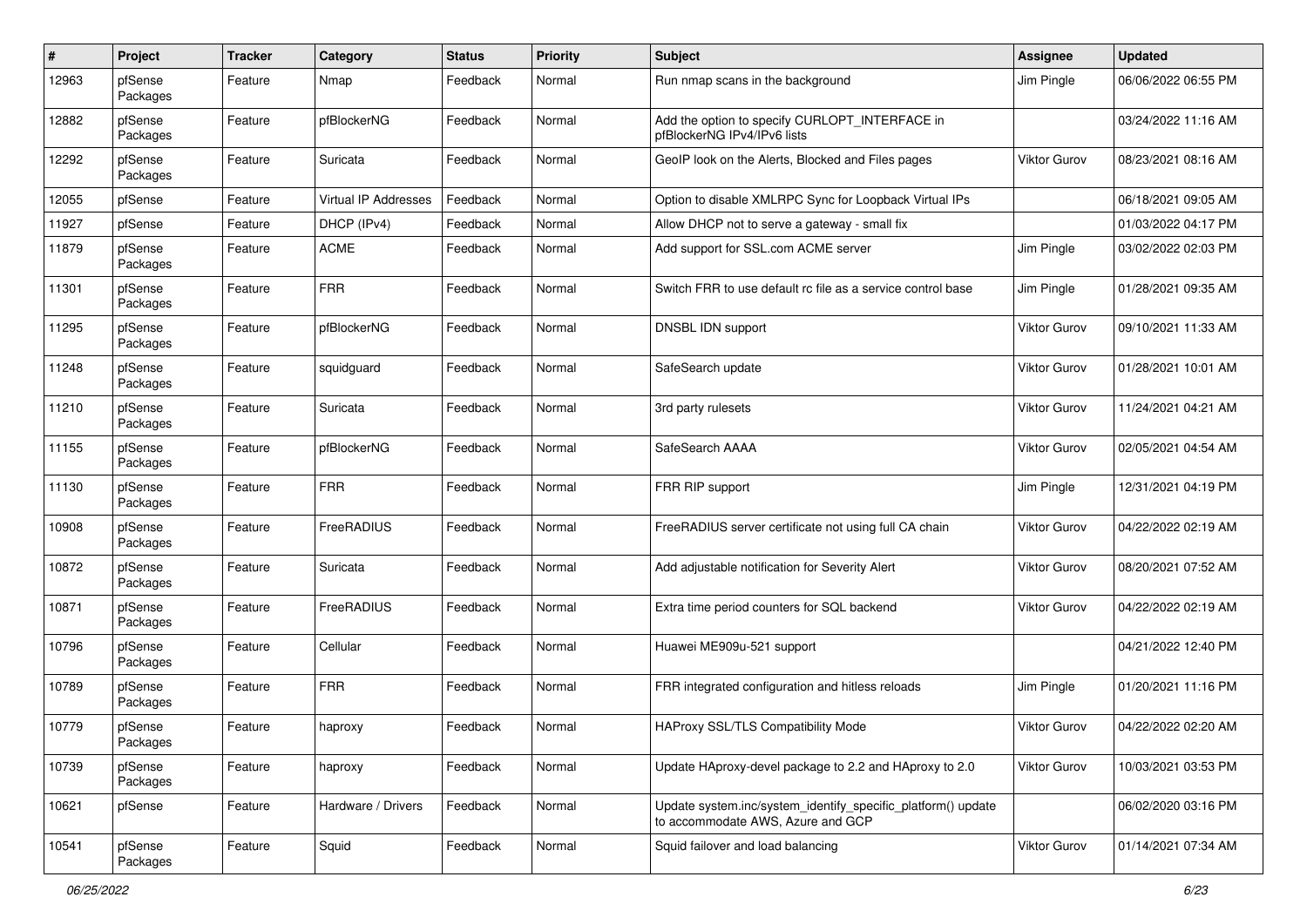| $\#$  | Project             | <b>Tracker</b>     | Category              | <b>Status</b> | <b>Priority</b> | <b>Subject</b>                                                                                  | Assignee              | <b>Updated</b>      |
|-------|---------------------|--------------------|-----------------------|---------------|-----------------|-------------------------------------------------------------------------------------------------|-----------------------|---------------------|
| 9982  | pfSense<br>Packages | Feature            | Squid                 | Feedback      | Normal          | basic Idap auth TLS connection                                                                  | <b>Viktor Gurov</b>   | 04/22/2022 02:21 AM |
| 9916  | pfSense<br>Packages | Feature            | <b>BIND</b>           | Feedback      | Normal          | Check allow-transfer in custom option when the zone is slave                                    |                       | 04/21/2022 12:40 PM |
| 9852  | pfSense<br>Packages | Feature            | Suricata              | Feedback      | Normal          | show File-Store directory listing                                                               | Viktor Gurov          | 08/20/2021 07:52 AM |
| 9762  | pfSense<br>Packages | Feature            | Squid                 | Feedback      | Normal          | Squid Reverse Proxy Change redir domain(s) to use regex                                         |                       | 04/21/2022 12:40 PM |
| 9721  | pfSense<br>Packages | Feature            | Squid                 | Feedback      | Normal          | add squidclient -h 127.0.0.1 mgr:info output to Diagnostics /<br>Squid and status.php           | <b>Viktor Gurov</b>   | 04/22/2022 02:21 AM |
| 9700  | pfSense<br>Packages | Feature            | Squid                 | Feedback      | Normal          | Secure Squid HTTPS Proxy                                                                        |                       | 01/25/2022 06:39 PM |
| 6651  | pfSense<br>Packages | Feature            | <b>FRR</b>            | Feedback      | Normal          | Loopback interfaces                                                                             | Christian<br>McDonald | 12/25/2021 02:42 PM |
| 13229 | pfSense Docs        | Todo               | <b>Captive Portal</b> | Feedback      | Normal          | Update documentation for IPFW to PF transition for Limiters and<br><b>Captive Portal</b>        | Jim Pingle            | 05/27/2022 03:04 PM |
| 13189 | pfSense Plus        | Todo               | <b>OpenVPN</b>        | Feedback      | Normal          | Input validation should reject the combination of DCO and P2P<br>mode                           | <b>Jim Pingle</b>     | 05/26/2022 10:50 AM |
| 12980 | pfSense Docs        | Todo               | <b>OpenVPN</b>        | Feedback      | Normal          | Add warnings against OpenVPN Shared Key mode                                                    | Jim Pingle            | 03/24/2022 02:11 PM |
| 12865 | pfSense<br>Packages | Todo               | <b>RRD Summary</b>    | Feedback      | Normal          | <b>RRD Summary improvements</b>                                                                 | <b>Viktor Gurov</b>   | 03/04/2022 12:20 PM |
| 12351 | pfSense<br>Packages | Todo               | pfBlockerNG           | Feedback      | Normal          | Remove non-functional feeds                                                                     | Viktor Gurov          | 02/04/2022 02:29 PM |
| 13223 | pfSense Docs        | New Content        | Routing / Gateways    | Feedback      | Normal          | Document new gateway state killing behavior                                                     | Jim Pingle            | 05/27/2022 01:59 PM |
| 13211 | pfSense Docs        | <b>New Content</b> | OpenVPN               | Feedback      | Normal          | OpenVPN DCO Documentation                                                                       | Jim Pingle            | 06/15/2022 10:42 AM |
| 13205 | pfSense Docs        | New Content        | Backup / Restore      | Feedback      | Normal          | <b>ZFS Boot Environment documentation</b>                                                       | Christian<br>McDonald | 05/31/2022 10:55 AM |
| 13098 | pfSense<br>Packages | Bug                | haproxy               | Feedback      | Low             | HAProxy Virtual IP broken link under Frontend setup                                             |                       | 04/27/2022 08:35 AM |
| 12264 | pfSense<br>Packages | <b>Bug</b>         | Squid                 | Feedback      | Low             | Stray <table> line in squid monitor.php</table>                                                 | <b>Viktor Gurov</b>   | 12/23/2021 10:53 AM |
| 11530 | pfSense<br>Packages | <b>Bug</b>         | ntop                  | Feedback      | Low             | ntopng 4.2 needs to be updated to 4.3, Bug when accessing a<br>host for details                 |                       | 03/05/2022 08:35 PM |
| 11343 | pfSense<br>Packages | <b>Bug</b>         | <b>BIND</b>           | Feedback      | Low             | Invalid link to pfSense-pkg-bind changelog                                                      | <b>Viktor Gurov</b>   | 04/05/2022 08:12 AM |
| 10959 | pfSense             | <b>Bug</b>         | <b>Traffic Graphs</b> | Feedback      | Low             | Traffic graph stopped on interface used via netmap                                              |                       | 02/22/2021 02:57 AM |
| 8576  | pfSense             | <b>Bug</b>         | Rules / NAT           | Feedback      | Low             | pfSense stops passing traffic after some time when using<br>Outbound NAT pool w/ Sticky Address |                       | 10/28/2021 01:47 PM |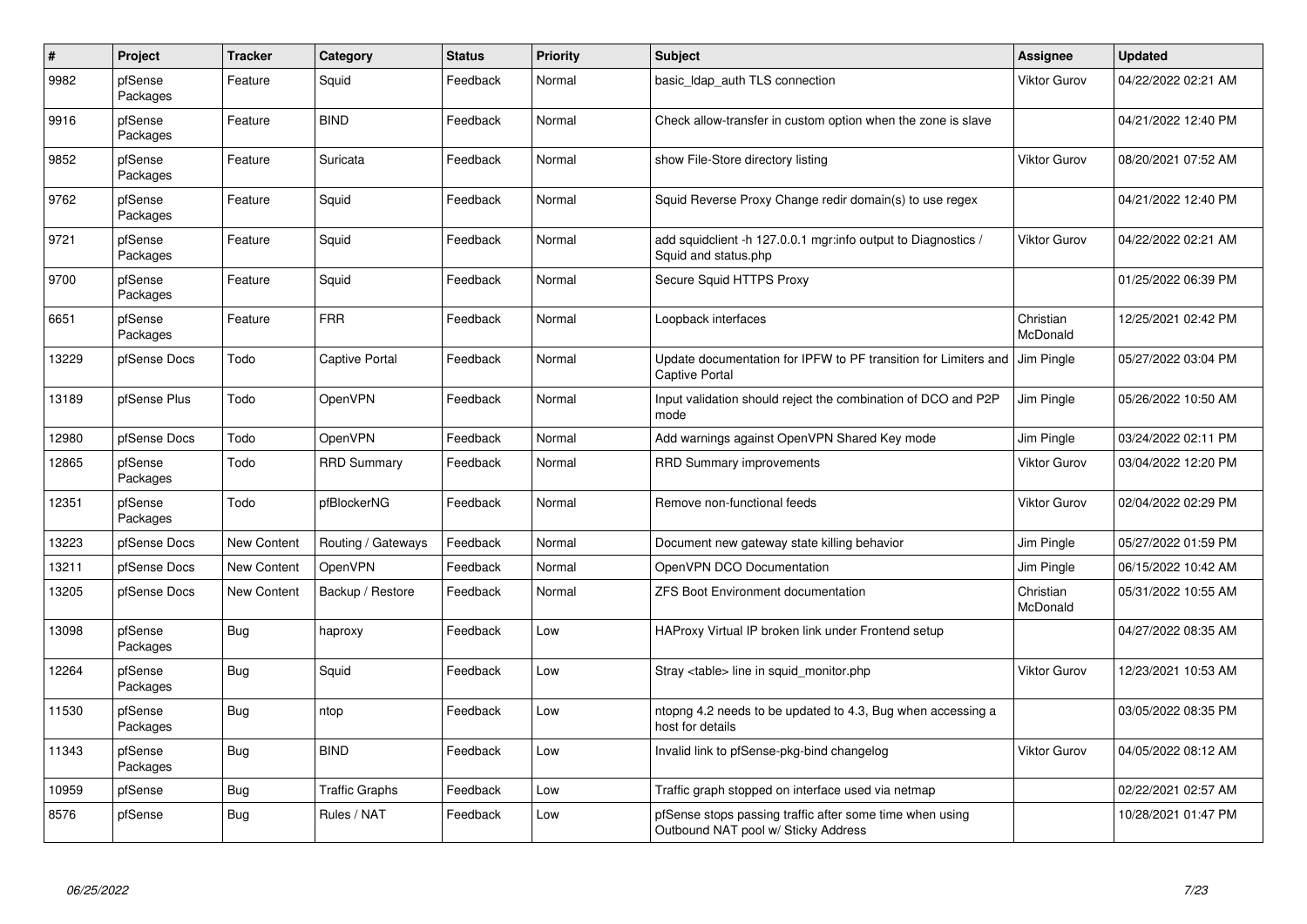| #     | Project             | <b>Tracker</b> | Category             | <b>Status</b>                 | <b>Priority</b> | <b>Subject</b>                                                                                                                                 | Assignee                       | <b>Updated</b>      |
|-------|---------------------|----------------|----------------------|-------------------------------|-----------------|------------------------------------------------------------------------------------------------------------------------------------------------|--------------------------------|---------------------|
| 13268 | pfSense             | Todo           | Console Menu         | Ready To<br>Test              | Normal          | columns don't align nicely in console with medium-long interface<br>names                                                                      |                                | 06/12/2022 10:32 PM |
| 13214 | pfSense<br>Packages | <b>Bug</b>     | node exporter        | <b>Pull Request</b><br>Review | Normal-package  | AttributeError: 'NoneType' object has no attribute 'text'                                                                                      | lan Grindley                   | 05/25/2022 08:20 AM |
| 12462 | pfSense<br>Packages | Feature        | Telegraf             | <b>Pull Request</b><br>Review | Normal-package  | Telegraf: Add "devfs" to ignore fs                                                                                                             | Offstage Roller                | 10/18/2021 09:03 AM |
| 12979 | pfSense<br>Packages | <b>Bug</b>     | Snort                | <b>Pull Request</b><br>Review | High            | Snort Rules Update Process Using Deprecated FreeBSD<br><b>Subdirectory Name</b>                                                                | <b>Bill Meeks</b>              | 03/24/2022 09:02 AM |
| 13301 | pfSense             | <b>Bug</b>     | <b>IPsec</b>         | <b>Pull Request</b><br>Review | Normal          | Bug #13239 = $(?)$ = #12645 appease not fixed - ipv6 based<br>ipsec vpn tunnel bug found with fqdn remote host                                 |                                | 06/25/2022 05:41 AM |
| 13298 | pfSense             | Bug            | <b>Dynamic DNS</b>   | <b>Pull Request</b><br>Review | Normal          | Dynv6 does not check response code when updating                                                                                               | <b>Tiago Beling</b><br>d'Avila | 06/24/2022 07:47 AM |
| 13295 | pfSense             | <b>Bug</b>     | Gateway Monitoring   | <b>Pull Request</b><br>Review | Normal          | Incorrect function parameters for "get_dpinger_status()" call in<br>`gwlb.inc``                                                                |                                | 06/24/2022 07:25 AM |
| 13243 | pfSense             | <b>Bug</b>     | OpenVPN              | <b>Pull Request</b><br>Review | Normal          | OpenVPN status for multi-user VPN shows info icon to display<br>RADIUS rules when there are none to display                                    | Marcos<br>Mendoza              | 06/19/2022 05:53 PM |
| 13218 | pfSense             | <b>Bug</b>     | Interfaces           | <b>Pull Request</b><br>Review | Normal          | GIF-based interface MTU is assigned to parent interface on<br>boot when parent interface is a LAGG                                             | <b>Viktor Gurov</b>            | 05/27/2022 05:25 AM |
| 12965 | pfSense<br>Packages | <b>Bug</b>     | <b>FRR</b>           | <b>Pull Request</b><br>Review | Normal          | FRR BFD peer configuration is handled incorrectly in some<br>cases                                                                             | Viktor Gurov                   | 03/22/2022 08:04 AM |
| 12920 | pfSense             | <b>Bug</b>     | Gateway Monitoring   | <b>Pull Request</b><br>Review | Normal          | Gateway behavior differs when the gateway does not exist in<br>config.xml                                                                      | <b>Viktor Gurov</b>            | 06/12/2022 01:27 PM |
| 12720 | pfSense             | <b>Bug</b>     | Rules / NAT          | <b>Pull Request</b><br>Review | Normal          | Hide the "tag" field on non-floating tabs                                                                                                      | <b>Viktor Gurov</b>            | 01/24/2022 03:11 PM |
| 12673 | pfSense             | <b>Bug</b>     | Dashboard            | <b>Pull Request</b><br>Review | Normal          | Firewall Logs Widget fails to update at intervals below 5<br>seconds.                                                                          | <b>Viktor Gurov</b>            | 05/17/2022 02:20 PM |
| 12507 | pfSense<br>Packages | Bug            | softflowd            | <b>Pull Request</b><br>Review | Normal          | Add support for bi-directional flows in softflowd                                                                                              |                                | 11/11/2021 03:53 AM |
| 12464 | pfSense             | <b>Bug</b>     | Logging              | <b>Pull Request</b><br>Review | Normal          | Syslog Auth messages are sent as Emergency Level                                                                                               |                                | 05/17/2022 02:20 PM |
| 12385 | pfSense             | <b>Bug</b>     | Virtual IP Addresses | <b>Pull Request</b><br>Review | Normal          | deleteVIP() does not check 1:1 NAT and Outbound NAT rules                                                                                      | <b>Viktor Gurov</b>            | 05/17/2022 02:21 PM |
| 12225 | pfSense             | <b>Bug</b>     | Authentication       | <b>Pull Request</b><br>Review | Normal          | Group membership field is not needed for remote groups                                                                                         | <b>Viktor Gurov</b>            | 05/17/2022 02:21 PM |
| 11377 | pfSense<br>Packages | Bug            | <b>FRR</b>           | <b>Pull Request</b><br>Review | Normal          | <b>FRR</b> deinstall                                                                                                                           |                                | 03/10/2021 08:21 AM |
| 11570 | pfSense             | Regression     | Gateways             | <b>Pull Request</b><br>Review | Normal          | Gateway monitoring services is not always restarted on<br>interface events, which may prevent a WAN from recovering<br>back to an online state | <b>Viktor Gurov</b>            | 06/22/2022 09:04 PM |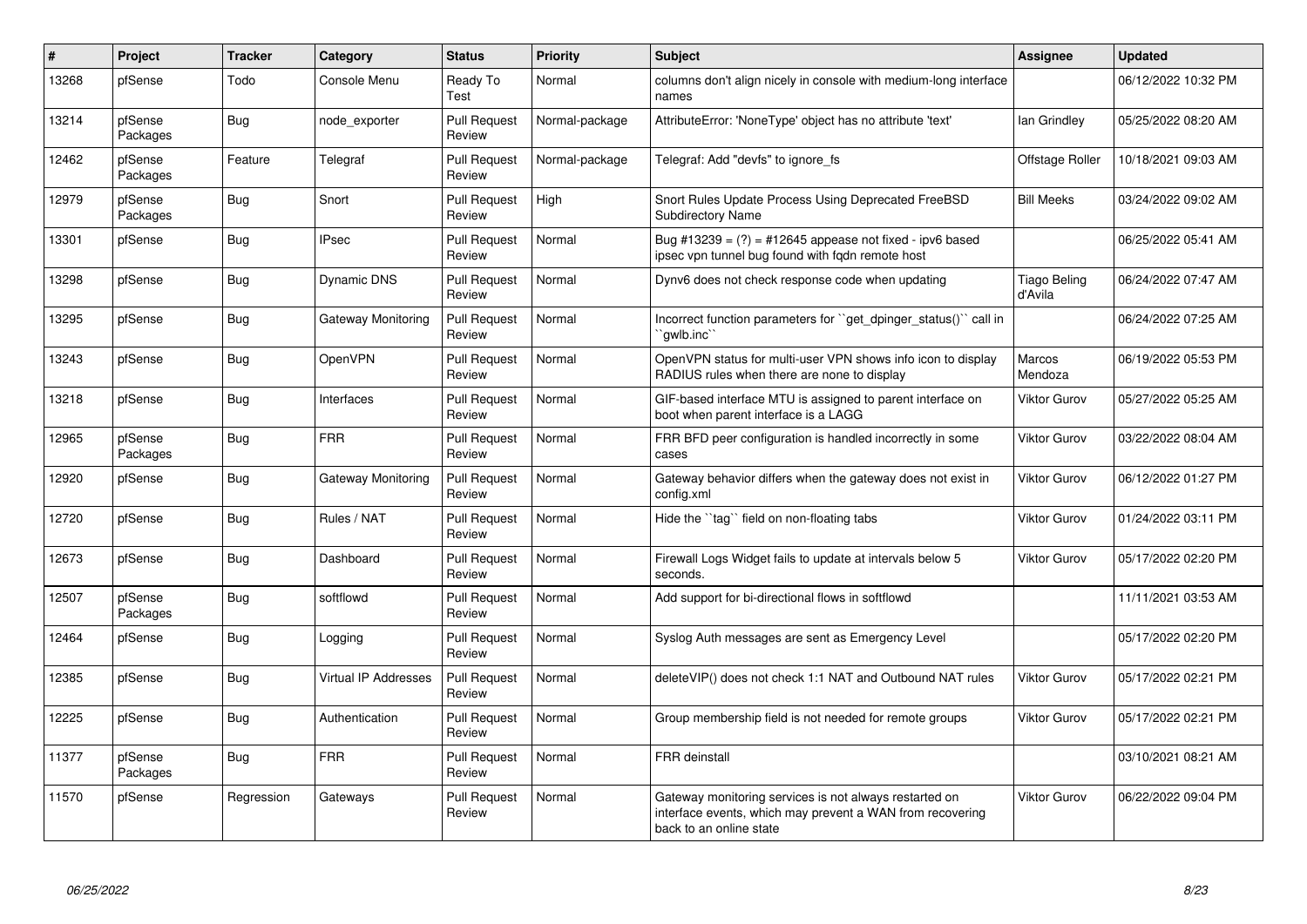| $\pmb{\#}$ | Project             | <b>Tracker</b> | Category              | <b>Status</b>                 | <b>Priority</b> | <b>Subject</b>                                                             | <b>Assignee</b>     | <b>Updated</b>      |
|------------|---------------------|----------------|-----------------------|-------------------------------|-----------------|----------------------------------------------------------------------------|---------------------|---------------------|
| 13245      | pfSense             | Feature        | Aliases / Tables      | <b>Pull Request</b><br>Review | Normal          | Type column on Alias lists                                                 | Jim Pingle          | 06/06/2022 07:09 AM |
| 13165      | pfSense             | Feature        | Dashboard             | <b>Pull Request</b><br>Review | Normal          | Feat: live update for Services dashboard widget                            |                     | 05/15/2022 01:48 AM |
| 13160      | pfSense<br>Packages | Feature        | Status Monitoring     | <b>Pull Request</b><br>Review | Normal          | Option to sort monitoring graph views                                      |                     | 05/13/2022 12:06 PM |
| 13124      | pfSense             | Feature        | Web Interface         | Pull Request<br>Review        | Normal          | Option to wait for interface selection before displaying firewall<br>rules |                     | 05/17/2022 02:15 PM |
| 13094      | pfSense             | Feature        | Packet Capture        | <b>Pull Request</b><br>Review | Normal          | Allow packet capture filtering in tagged packets                           | Marcos<br>Mendoza   | 04/24/2022 06:06 PM |
| 13085      | pfSense             | Feature        | OpenVPN               | <b>Pull Request</b><br>Review | Normal          | OpenVPN: expose NBDD servers in GUI + fix GUI bugs                         | Jim Pingle          | 04/22/2022 11:09 AM |
| 13063      | pfSense<br>Packages | Feature        | Cellular              | <b>Pull Request</b><br>Review | Normal          | Cellular package shall support more modems and NMEA port                   |                     | 05/06/2022 02:38 PM |
| 12495      | pfSense             | Feature        | <b>Dynamic DNS</b>    | <b>Pull Request</b><br>Review | Normal          | DynDNS: add deSEC IPv4&v6 simultaneos update                               | <b>Lukas Wiest</b>  | 11/01/2021 08:53 AM |
| 12494      | pfSense             | Feature        | <b>Dynamic DNS</b>    | <b>Pull Request</b><br>Review | Normal          | DynDNS: make simultaneous update of IP and LegacyIP<br>possible            | Lukas Wiest         | 11/01/2021 08:52 AM |
| 11206      | pfSense<br>Packages | Feature        | <b>FRR</b>            | <b>Pull Request</b><br>Review | Normal          | <b>FRR 7.5</b>                                                             | Jim Pingle          | 01/08/2021 12:47 PM |
| 11163      | pfSense<br>Packages | Feature        | <b>ACME</b>           | <b>Pull Request</b><br>Review | Normal          | Preferred Chain option                                                     |                     | 10/18/2021 09:10 AM |
| 10904      | pfSense             | Feature        | <b>DHCP Relay</b>     | <b>Pull Request</b><br>Review | Normal          | Support vti interfaces in dhcrelay                                         | Luiz Souza          | 10/12/2020 07:35 AM |
| 10462      | pfSense<br>Packages | Feature        | <b>LCDProc</b>        | <b>Pull Request</b><br>Review | Normal          | CPU Temp Screen                                                            |                     | 11/29/2021 08:28 AM |
| 2386       | pfSense             | Feature        | Interfaces            | <b>Pull Request</b><br>Review | Normal          | Bridge member that is not an assigned interface                            | <b>Viktor Gurov</b> | 12/02/2020 06:01 AM |
| 1257       | pfSense             | Feature        | Certificates          | <b>Pull Request</b><br>Review | Normal          | Handle encypted CA/Certificate private keys                                |                     | 10/12/2020 07:12 AM |
| 12431      | pfSense             | Todo           | Web Interface         | <b>Pull Request</b><br>Review | Normal          | GUI pages should use "POST" for AJAX calls, not "GET"                      | Viktor Gurov        | 05/17/2022 02:20 PM |
| 12176      | pfSense             | Todo           | Interfaces            | <b>Pull Request</b><br>Review | Normal          | Hide WireGuard interfaces on appropriate pages                             |                     | 08/11/2021 12:52 AM |
| 13258      | pfSense             | Bug            | Console Menu          | <b>Pull Request</b><br>Review | Low             | secret menu option 100                                                     | Jim Pingle          | 06/12/2022 01:44 PM |
| 11589      | pfSense             | Feature        | <b>Traffic Graphs</b> | <b>Pull Request</b><br>Review | Low             | Fix iftop experimental traffic fetcher, unify and improve output<br>style  |                     | 03/03/2021 03:30 PM |
| 11508      | pfSense             | Todo           | Web Interface         | <b>Pull Request</b><br>Review | Low             | Update SimplePie to to v1.5.6                                              |                     | 02/23/2021 07:23 AM |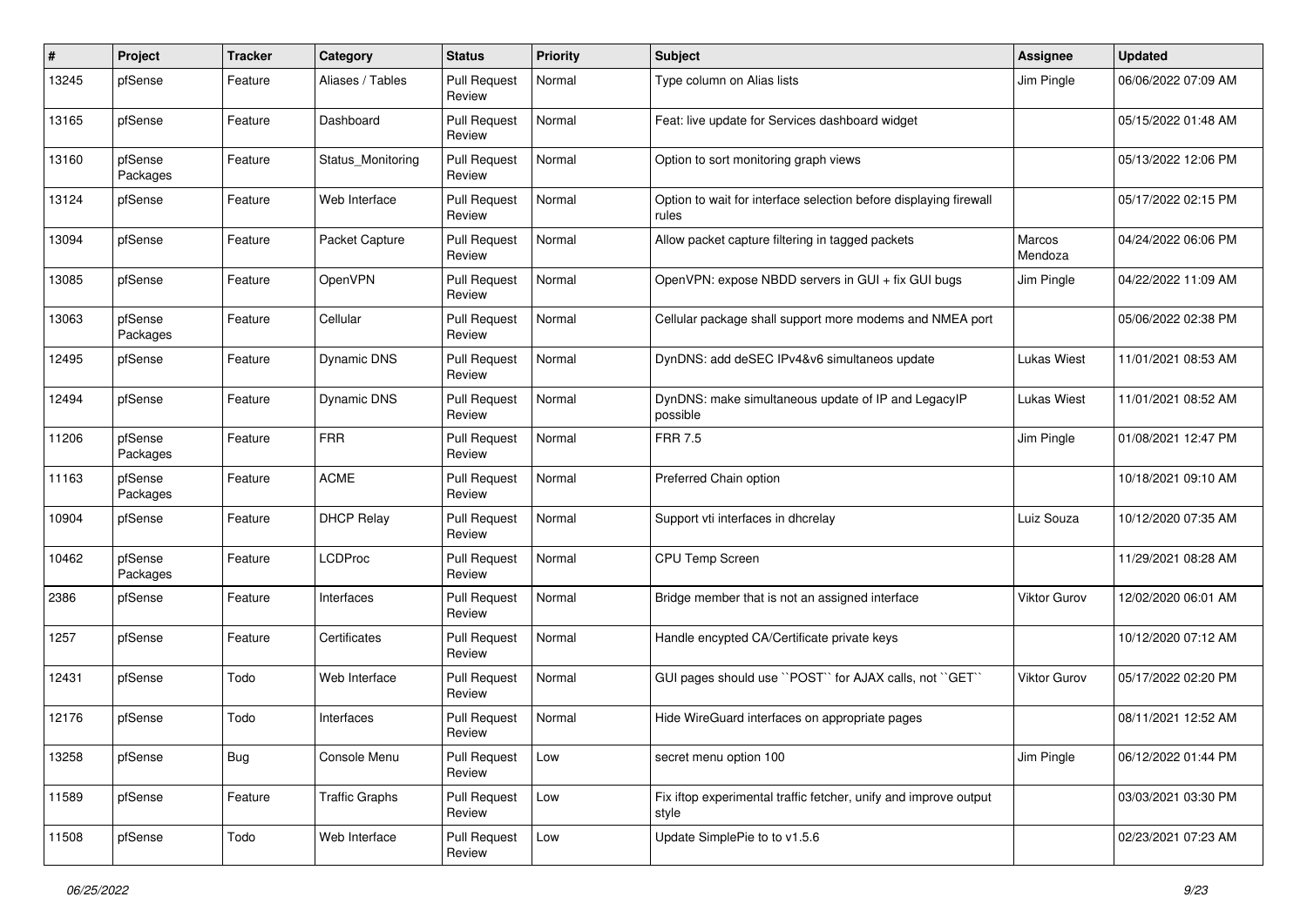| #     | Project             | <b>Tracker</b> | Category                            | <b>Status</b>                 | <b>Priority</b> | <b>Subject</b>                                                                     | <b>Assignee</b>      | <b>Updated</b>      |
|-------|---------------------|----------------|-------------------------------------|-------------------------------|-----------------|------------------------------------------------------------------------------------|----------------------|---------------------|
| 13272 | pfSense             | Bug            | <b>Captive Portal</b>               | <b>Pull Request</b><br>Review | Very Low        | Voucher CSV output has leading space before voucher code                           | Jim Pingle           | 06/13/2022 10:27 AM |
| 12757 | pfSense             | Bug            | <b>Diagnostics</b>                  | <b>Pull Request</b><br>Review | Very Low        | Clean up /etc/inc/filter.inc use of pfctl -F                                       |                      | 05/17/2022 02:18 PM |
| 11877 | pfSense             | <b>Bug</b>     | Web Interface                       | <b>Pull Request</b><br>Review | Very Low        | Labels and description dissapear in firewall schedule edit.php                     | <b>Viktor Gurov</b>  | 05/17/2022 02:22 PM |
| 13072 | pfSense             | Feature        | <b>Traffic Shaper</b><br>(ALTQ)     | <b>Pull Request</b><br>Review | Very Low        | Matching background/font colors of queue values with dark<br>theme.                |                      | 04/19/2022 07:32 AM |
| 13093 | pfSense             | <b>Bug</b>     | Authentication                      | In Progress                   | Normal          | LDAP authentication fails with extended query and RFC2307<br>group lookups enabled | Chris Linstruth      | 05/31/2022 07:20 AM |
| 12144 | pfSense             | Bug            | <b>Operating System</b>             | In Progress                   | Normal          | Bug in "df -t" filtering if two filesystems use the same<br>mountpoint             | Mateusz Guzik        | 09/10/2021 10:07 AM |
| 10502 | pfSense<br>Packages | <b>Bug</b>     | <b>Ildpd</b>                        | In Progress                   | Normal          | LLDP spamming errors on Netgate XG-7100                                            |                      | 04/21/2022 12:39 PM |
| 8611  | pfSense             | <b>Bug</b>     | Interfaces                          | In Progress                   | Normal          | unable to receive IPv6 RA's on SG-1000, default route lost                         | Luiz Souza           | 02/01/2021 03:31 PM |
| 7389  | pfSense             | <b>Bug</b>     | <b>Traffic Shaper</b><br>(Limiters) | In Progress                   | Normal          | Limiter does not work with transparent proxy                                       | Luiz Souza           | 02/01/2021 03:31 PM |
| 3132  | pfSense             | <b>Bug</b>     | Gateway Monitoring                  | In Progress                   | Normal          | Gateway events for IPv6 affect IPv4 services and vice versa                        | <b>Viktor Gurov</b>  | 05/10/2022 03:10 PM |
| 12285 | pfSense<br>Packages | Feature        | Suricata                            | In Progress                   | Normal          | Add more EVE Logged Traffic protocols                                              | Viktor Gurov         | 08/20/2021 08:22 AM |
| 4405  | pfSense             | Feature        | <b>Traffic Shaper</b><br>(ALTQ)     | In Progress                   | Normal          | Traffic shaping doesn't work when applied to a bridge interface                    | Luiz Souza           | 02/09/2021 12:05 PM |
| 9370  | pfSense Docs        | Correction     | General                             | In Progress                   | Normal          | Update old screenshots                                                             | Jim Pingle           | 12/03/2021 09:55 AM |
| 13215 | pfSense             | <b>Bug</b>     | <b>Captive Portal</b>               | Assigned                      | Normal          | Allowed MAC/IP/Hostname traffic counts for authorized users                        | Reid Linnemann       | 05/31/2022 05:31 PM |
| 12101 | pfSense<br>Packages | Bug            | arpwatch                            | Assigned                      | Normal          | ArpWatch Suppression Mac for "flip-flop" not suppressing                           | <b>Viktor Gurov</b>  | 10/09/2021 07:19 PM |
| 11836 | pfSense<br>Packages | <b>Bug</b>     | <b>FRR</b>                          | Assigned                      | Normal          | FRR ACCEPTFILTER unstable                                                          | <b>Viktor Gurov</b>  | 02/14/2022 07:20 AM |
| 11054 | pfSense<br>Packages | <b>Bug</b>     | FreeRADIUS                          | Assigned                      | Normal          | Check Client Certificate CN not working as described                               | Viktor Gurov         | 12/14/2021 07:22 AM |
| 9094  | pfSense             | Bug            | Hardware / Drivers                  | Assigned                      | Normal          | MBT console settings are not forced to video console                               |                      | 11/07/2018 10:23 AM |
| 7400  | pfSense             | Bug            | <b>Traffic Graphs</b>               | Assigned                      | Normal          | Traffic Graphs show bad data on 2.3.3 1                                            | <b>Jared Dillard</b> | 12/31/2021 05:47 PM |
| 7138  | pfSense             | Bug            | DHCP (IPv6)                         | Assigned                      | Normal          | Pfsense wide dhcpv6 client doesn't recognise ifid statement                        |                      | 04/21/2022 12:39 PM |
| 10297 | pfSense<br>Packages | Feature        | FreeRADIUS                          | Assigned                      | Normal          | IPv6 user attributes                                                               |                      | 04/21/2022 12:39 PM |
| 7398  | pfSense             | Feature        | <b>Traffic Graphs</b>               | Assigned                      | Normal          | Show average value of bandwidth in/out on Dashboard trafic<br>graph                | <b>Jared Dillard</b> | 08/21/2019 08:56 AM |
| 1337  | pfSense             | Feature        | Interfaces                          | Assigned                      | Normal          | VLANs with different MAC address than parent interface                             |                      | 04/21/2022 12:39 PM |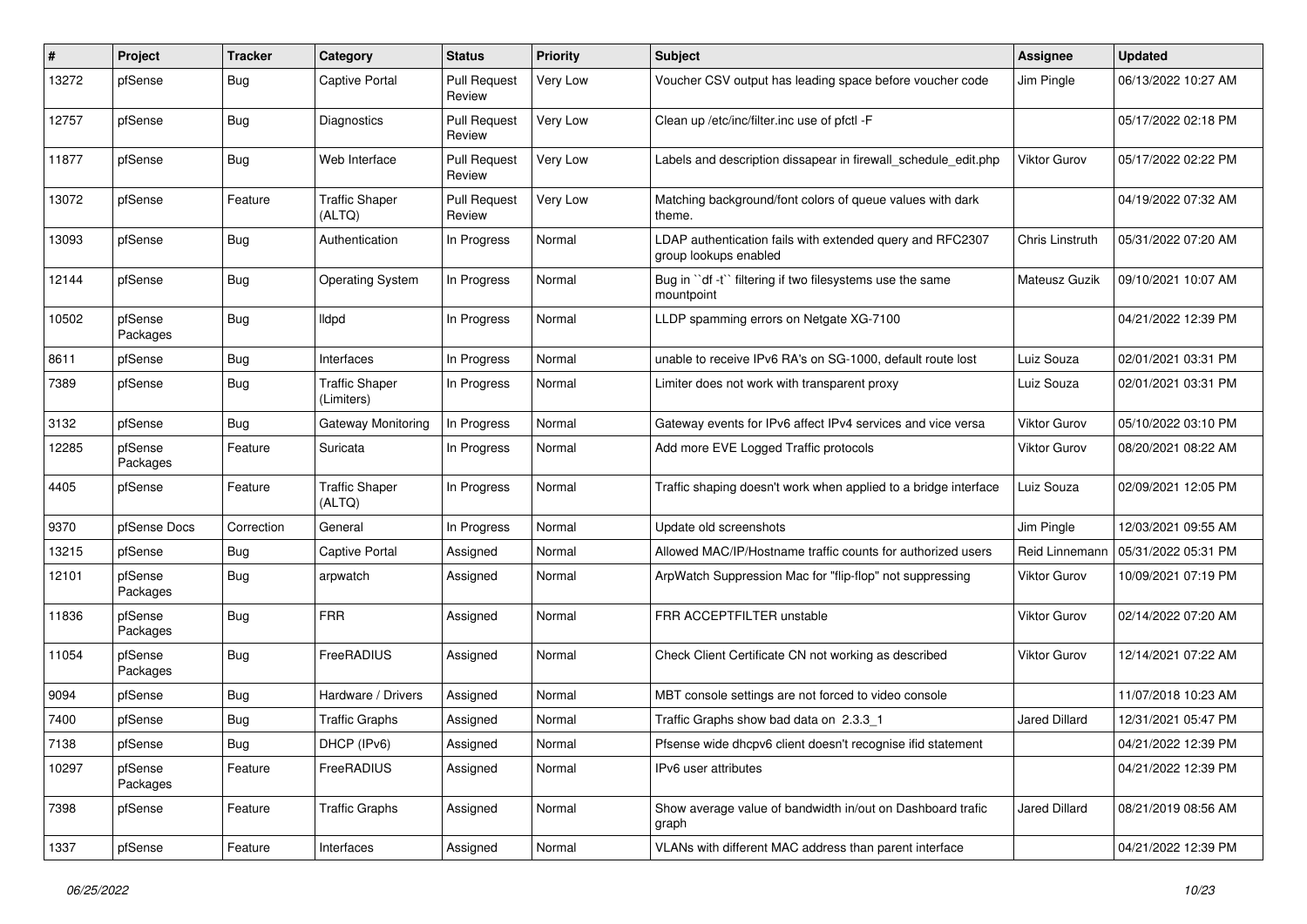| #     | Project             | <b>Tracker</b> | Category                | <b>Status</b> | Priority | <b>Subject</b>                                                                                          | Assignee               | <b>Updated</b>      |
|-------|---------------------|----------------|-------------------------|---------------|----------|---------------------------------------------------------------------------------------------------------|------------------------|---------------------|
| 4234  | pfSense             | Feature        | <b>IPsec</b>            | Assigned      | Low      | allow for strict user <> cn validation of mobile ipsec users when<br>using rsa+xauth                    |                        | 01/24/2017 06:11 AM |
| 4298  | pfSense             | <b>Bug</b>     | <b>SNMP</b>             | Assigned      | Very Low | Excessive errors from snmpd                                                                             | Luiz Souza             | 09/13/2020 08:21 AM |
| 11992 | pfSense             | <b>Bug</b>     | Virtual IP Addresses    | Confirmed     | High     | GRE Tunnel - Does not work with a virtual IP as endpoint                                                |                        | 06/04/2021 01:16 AM |
| 5413  | pfSense             | <b>Bug</b>     | <b>DNS Resolver</b>     | Confirmed     | High     | Incorrect Handling of Unbound Resolver [service restarts, cache<br>loss, DNS service interruption]      |                        | 06/19/2022 11:11 PM |
| 4845  | pfSense             | <b>Bug</b>     | CARP                    | Confirmed     | High     | CARP preemption doesn't switch to backup where connectivity<br>between systems is lost but not NIC link |                        | 07/28/2015 07:55 AM |
| 13226 | pfSense             | <b>Bug</b>     | <b>Captive Portal</b>   | Confirmed     | Normal   | Captive Portal doesn't disconnect established OpenVPN link                                              | Reid Linnemann         | 05/30/2022 10:38 AM |
| 13154 | pfSense<br>Packages | Bug            | pfBlockerNG             | Confirmed     | Normal   | pfBlocker causing excessive CPU load                                                                    |                        | 06/14/2022 01:14 PM |
| 12956 | pfSense<br>Packages | <b>Bug</b>     | Suricata                | Confirmed     | Normal   | suricata fails to use pcre in SID management (e.g. dropsid.conf)                                        |                        | 04/05/2022 12:52 PM |
| 12796 | pfSense             | <b>Bug</b>     | Upgrade                 | Confirmed     | Normal   | 2.5.2 -> 2.6.0 upgrade segfaults if certain packages are<br>installed.                                  |                        | 05/24/2022 07:43 AM |
| 9384  | pfSense             | <b>Bug</b>     | Interfaces              | Confirmed     | Normal   | devd putting "\$" before variable contents when using single<br>quotes                                  |                        | 04/21/2022 12:39 PM |
| 9349  | pfSense             | <b>Bug</b>     | <b>IPsec</b>            | Confirmed     | Normal   | IPSec service start/stop/restart fails after settings change                                            | Markus<br>Stockhausen  | 10/30/2020 01:33 PM |
| 7954  | pfSense<br>Packages | <b>Bug</b>     | Squid                   | Confirmed     | Normal   | Package upgrade/reinstall gets stuck on deinstall if the<br>package-provided service is not running     |                        | 10/18/2017 12:04 PM |
| 6624  | pfSense             | <b>Bug</b>     | <b>IPsec</b>            | Confirmed     | Normal   | changes in IPsec config should down the connection                                                      | Jim Pingle             | 08/02/2021 12:08 PM |
| 6614  | pfSense             | <b>Bug</b>     | Web Interface           | Confirmed     | Normal   | Dashboard high CPU usage                                                                                |                        | 07/14/2016 03:04 PM |
| 6605  | pfSense             | <b>Bug</b>     | Interfaces              | Confirmed     | Normal   | rc.linkup logic issues with actions taken                                                               |                        | 07/12/2016 07:46 PM |
| 6580  | pfSense             | <b>Bug</b>     | <b>Operating System</b> | Confirmed     | Normal   | Bridge with down member interface sends ICMP unreachables<br>where it shouldn't                         |                        | 07/05/2016 05:40 PM |
| 6517  | pfSense             | <b>Bug</b>     | <b>IPsec</b>            | Confirmed     | Normal   | Adding mobile IPsec phase 2 entries requires restart of<br>strongswan                                   |                        | 06/21/2016 11:04 PM |
| 6493  | pfSense             | <b>Bug</b>     | Web Interface           | Confirmed     | Normal   | Dynamic DNS clients slow page load                                                                      |                        | 06/17/2016 03:43 AM |
| 6370  | pfSense             | <b>Bug</b>     | <b>IPsec</b>            | Confirmed     | Normal   | IPSEC bound to WAN gateway group and Dynamic DNS<br>doesn't to fail back tunnel to WAN on DDNS update   |                        | 08/31/2021 07:38 AM |
| 6362  | pfSense             | Bug            | DHCP (IPv4)             | Confirmed     | Normal   | DHCP Client ID not used                                                                                 |                        | 07/09/2021 06:30 AM |
| 6333  | pfSense             | <b>Bug</b>     | Gateway Monitoring      | Confirmed     | Normal   | Bootup starts/restarts dpinger multiple times                                                           | Luiz Souza             | 11/16/2020 01:11 PM |
| 6220  | pfSense             | Bug            | <b>Operating System</b> | Confirmed     | Normal   | state mismatch with host-initiated traffic matching binat to IP not<br>locally assigned                 | Luiz Souza             | 06/08/2016 09:23 AM |
| 6167  | pfSense             | Bug            | <b>IPsec</b>            | Confirmed     | Normal   | IPsec IPComp not working                                                                                | George<br>Neville-Neil | 09/22/2020 06:07 PM |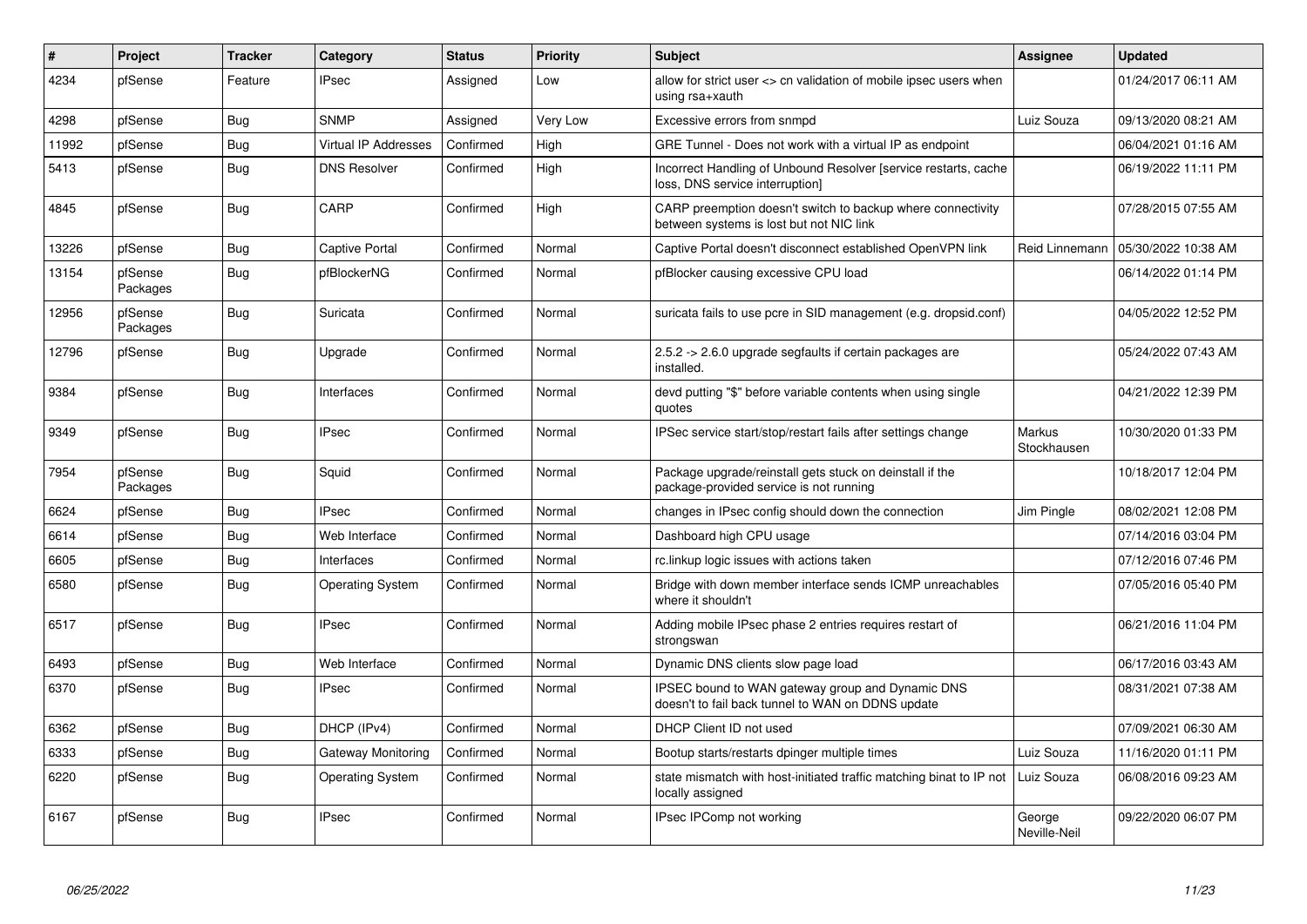| $\sharp$ | Project             | <b>Tracker</b> | Category                            | <b>Status</b> | <b>Priority</b> | <b>Subject</b>                                                                           | Assignee       | <b>Updated</b>      |
|----------|---------------------|----------------|-------------------------------------|---------------|-----------------|------------------------------------------------------------------------------------------|----------------|---------------------|
| 5887     | pfSense             | Bug            | Interfaces                          | Confirmed     | Normal          | hardware_offloading_applyflags sets/unsets most values when<br>already set correctly     |                | 07/06/2016 03:31 PM |
| 5791     | pfSense             | Bug            | Rules / NAT                         | Confirmed     | Normal          | tftp-proxy functionality is easilly broken by unrelated rules                            |                | 07/10/2016 12:24 AM |
| 5075     | pfSense             | Bug            | Rules / NAT                         | Confirmed     | Normal          | pf errors that don't return a line number on first line don't file<br>notice             |                | 09/01/2015 06:42 PM |
| 4500     | pfSense             | <b>Bug</b>     | UPnP/NAT-PMP                        | Confirmed     | Normal          | Some miniupnp port mappings are not displayed in the Status<br>page                      |                | 04/25/2022 12:49 PM |
| 4474     | pfSense             | <b>Bug</b>     | Package System                      | Confirmed     | Normal          | IP address change triggers reload of all packages                                        |                | 02/13/2017 07:21 AM |
| 4428     | pfSense             | Bug            | Interfaces                          | Confirmed     | Normal          | Setting media option on em(4) leads to infinite link cycling                             |                | 07/06/2016 12:45 AM |
| 4406     | pfSense             | <b>Bug</b>     | <b>Operating System</b>             | Confirmed     | Normal          | ALTQ problems with wireless cloned interfaces                                            | Luiz Souza     | 11/19/2015 12:06 AM |
| 4345     | pfSense             | Bug            | <b>Operating System</b>             | Confirmed     | Normal          | Traffic Shaping doesn't work with Xen netfront driver                                    |                | 12/31/2021 05:30 PM |
| 4154     | pfSense             | Bug            | User Manager /<br>Privileges        | Confirmed     | Normal          | RADIUS authentication not working over IPv6                                              |                | 04/21/2022 12:39 PM |
| 4061     | pfSense             | Bug            | DHCP (IPv4)                         | Confirmed     | Normal          | dhcpd doesn't send client-hostname to peer, breaking DHCP<br>lease registrations w/HA    |                | 02/24/2017 08:58 PM |
| 3962     | pfSense<br>Packages | <b>Bug</b>     | ladvd                               | Confirmed     | Normal          | LADVD interface handling issues with lagg and bridge                                     |                | 12/05/2016 01:59 PM |
| 3824     | pfSense             | Bug            | <b>Traffic Shaper</b><br>(Limiters) | Confirmed     | Normal          | Limiters on bridge break traffic outside locally-configured IP<br>subnets                | Luiz Souza     | 11/03/2016 07:16 PM |
| 3796     | pfSense             | Bug            | Diagnostics                         | Confirmed     | Normal          | States summary fails and is very slow with large state tables                            |                | 12/11/2021 08:03 PM |
| 1848     | pfSense             | Bug            | <b>Traffic Shaper</b><br>(Limiters) | Confirmed     | Normal          | Limiters after policy routing has taken place do not behave<br>correctly                 |                | 10/25/2014 09:18 PM |
| 1813     | pfSense             | Bug            | Rules / NAT                         | Confirmed     | Normal          | Static routes on WAN interfaces overridden by route-to for<br>firewall-initiated traffic |                | 11/09/2016 02:06 PM |
| 1186     | pfSense             | Bug            | <b>RRD Graphs</b>                   | Confirmed     | Normal          | When in pure routing mode the rrd graphs are blank                                       |                | 09/16/2015 04:31 PM |
| 12821    | pfSense             | Regression     | Hardware / Drivers                  | Confirmed     | Normal          | Intel e1000 driver (em & igb) cannot pass VLAN0 tagged<br>packets                        |                | 06/05/2022 08:23 AM |
| 9296     | pfSense             | Bug            | Aliases / Tables                    | Confirmed     | Low             | Alias content is sometimes incomplete when mixing FQDN and<br>IP address                 | Reid Linnemann | 06/18/2022 03:12 PM |
| 8502     | pfSense             | <b>Bug</b>     | Web Interface                       | Confirmed     | Low             | main (top) menu items do not drop down in some cases                                     |                | 07/06/2020 02:39 PM |
| 6430     | pfSense             | Bug            | <b>DNS Resolver</b>                 | Confirmed     | Low             | pfsense should sanity-check hostnames when copying from<br>dhcpd.leases to /etc/hosts    |                | 08/13/2019 01:23 PM |
| 6255     | pfSense             | Bug            | PPP Interfaces                      | Confirmed     | Low             | PPP Country/Provider/Plan configuration not saved                                        |                | 04/25/2016 07:15 PM |
| 6055     | pfSense             | <b>Bug</b>     | Package System                      | Confirmed     | Low             | Menu items may remain from packages no longer installed                                  |                | 06/18/2021 08:46 PM |
| 6011     | pfSense             | <b>Bug</b>     | Web Interface                       | Confirmed     | Low             | IPv6 link local fails HTTP REFERER check                                                 |                | 09/04/2016 09:57 AM |
| 5658     | pfSense             | Bug            | Captive Portal                      | Confirmed     | Low             | Files with the same name cannot be uploaded to multiple<br>captive portal zones          |                | 12/18/2015 07:19 PM |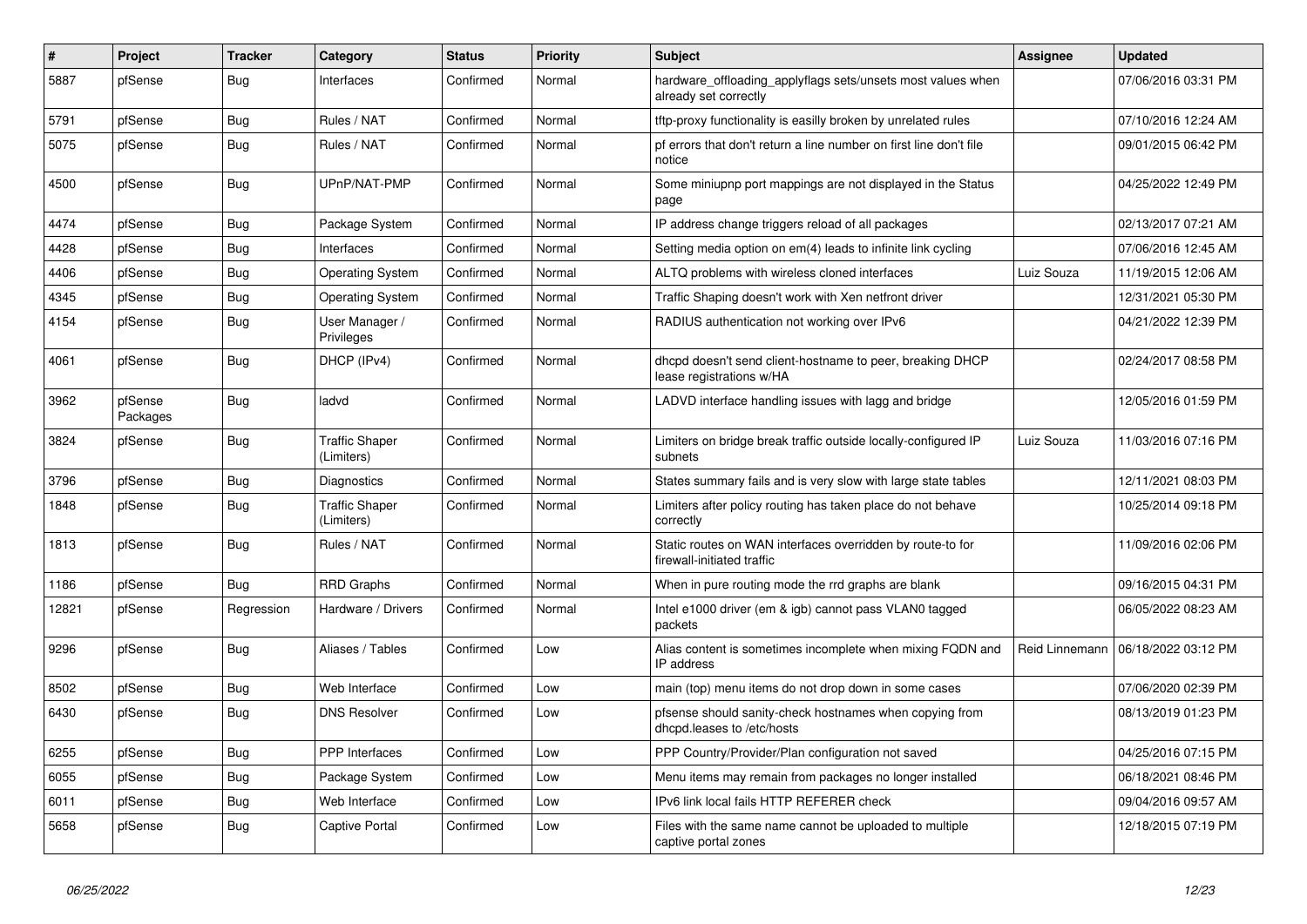| #     | Project             | <b>Tracker</b> | Category                                        | <b>Status</b> | <b>Priority</b> | <b>Subject</b>                                                                                            | Assignee              | <b>Updated</b>      |
|-------|---------------------|----------------|-------------------------------------------------|---------------|-----------------|-----------------------------------------------------------------------------------------------------------|-----------------------|---------------------|
| 5469  | pfSense             | <b>Bug</b>     | Package System                                  | Confirmed     | Low             | package.dtd XSD schema is a piece of pathetic, useless,<br>unmaintained junk                              |                       | 11/22/2015 06:26 AM |
| 3889  | pfSense             | Bug            | <b>XML Parser</b>                               | Confirmed     | Low             | Non relevant changes in config.xml                                                                        |                       | 08/13/2019 12:23 PM |
| 2234  | pfSense             | Bug            | Web Interface                                   | Confirmed     | Low             | Status: Traffic Graph - only shows interface's subnet                                                     |                       | 01/15/2022 08:33 PM |
| 2042  | pfSense             | <b>Bug</b>     | <b>NAT Reflection</b>                           | Confirmed     | Low             | NAT reflection doesn't apply to self-initiated traffic                                                    |                       | 01/21/2021 10:38 PM |
| 7553  | pfSense             | <b>Bug</b>     | <b>Captive Portal</b>                           | Confirmed     | Very Low        | Captive portal on a parent interface blocks traffic on VLAN<br>interfaces too                             |                       | 08/19/2018 03:15 PM |
| 5091  | pfSense             | <b>Bug</b>     | Rules / NAT                                     | Confirmed     | Very Low        | In rule creation destination ports fields (from and to) are too<br>small to read ports aliases names      |                       | 01/07/2020 07:48 AM |
| 11780 | pfSense<br>Packages | <b>Bug</b>     | Suricata                                        | <b>New</b>    | Very High       | Suricata package fails to prune suricata.log                                                              |                       | 08/06/2021 07:18 AM |
| 9295  | pfSense             | <b>Bug</b>     | <b>PPPoE Server</b>                             | <b>New</b>    | Very High       | IPv6 PD does not work with PPPOE (Server & Client)                                                        |                       | 05/15/2022 10:53 AM |
| 8831  | pfSense             | Bug            | <b>IPv6 Router</b><br>Advertisements<br>(RADVD) | New           | Very High       | Radvd causes latency spikes                                                                               |                       | 04/19/2021 04:51 AM |
| 13180 | pfSense<br>Packages | <b>Bug</b>     | pfBlockerNG                                     | <b>New</b>    | High            | High CPU Utilization with pfb_filter <sup>[]</sup> since PfBlockerNG update<br>to devel 3.1.0_4           |                       | 06/14/2022 08:00 AM |
| 12732 | pfSense<br>Packages | <b>Bug</b>     | squidguard                                      | New           | High            | Squid https filtering squidguard acl target list - erratic behaviour                                      |                       | 01/26/2022 09:11 AM |
| 12632 | pfSense             | <b>Bug</b>     | Gateways                                        | New           | High            | Assigning a /30 WAN IP address at the console does not save<br>the gateway correctly                      |                       | 05/17/2022 02:28 PM |
| 12608 | pfSense<br>Packages | Bug            | WireGuard                                       | <b>New</b>    | High            | WireGuard tunnels monitored by dpinger causing system to stop<br>routing completely in certain situations | Christian<br>McDonald | 12/16/2021 03:14 PM |
| 12607 | pfSense Plus        | <b>Bug</b>     | Hardware / Drivers                              | <b>New</b>    | High            | Instability with Snort Inline with AWS Instances                                                          |                       | 01/10/2022 09:03 PM |
| 11572 | pfSense<br>Packages | <b>Bug</b>     | pfBlockerNG                                     | New           | High            | Auto created firewall rules have IPv4 as protocol only - even for<br>IPv6 lists.                          |                       | 06/25/2022 10:59 AM |
| 11563 | pfSense<br>Packages | <b>Bug</b>     | <b>BIND</b>                                     | <b>New</b>    | High            | BIND GUI writes TXT records > 255 characters                                                              |                       | 02/27/2021 07:11 AM |
| 11158 | pfSense<br>Packages | <b>Bug</b>     | <b>FRR</b>                                      | New           | High            | <b>FRR Prefix Lists</b>                                                                                   |                       | 12/30/2020 04:55 PM |
| 10760 | pfSense<br>Packages | <b>Bug</b>     | <b>BIND</b>                                     | New           | High            | pfSense BIND 9.14.12 server terminates due to assertion failure                                           |                       | 07/11/2020 04:53 PM |
| 10252 | pfSense<br>Packages | Bug            | pfBlockerNG                                     | New           | High            | pfblockerng-devel                                                                                         |                       | 02/11/2020 05:18 PM |
| 9724  | pfSense<br>Packages | Bug            | pfBlockerNG                                     | New           | High            | pfblockerng-firewall-filter-service-will-not-start                                                        |                       | 09/05/2019 06:32 AM |
| 9136  | pfSense             | Bug            | DHCP (IPv6)                                     | New           | High            | IPv6 Tracking Interfaces Lose IPv6 Address in Certain Cases                                               |                       | 04/21/2022 12:39 PM |
| 8964  | pfSense             | Bug            | <b>IPsec</b>                                    | New           | High            | IPsec async cryptography advanced setting - TCP traffic not<br>passing through                            | Luiz Souza            | 12/08/2020 12:09 PM |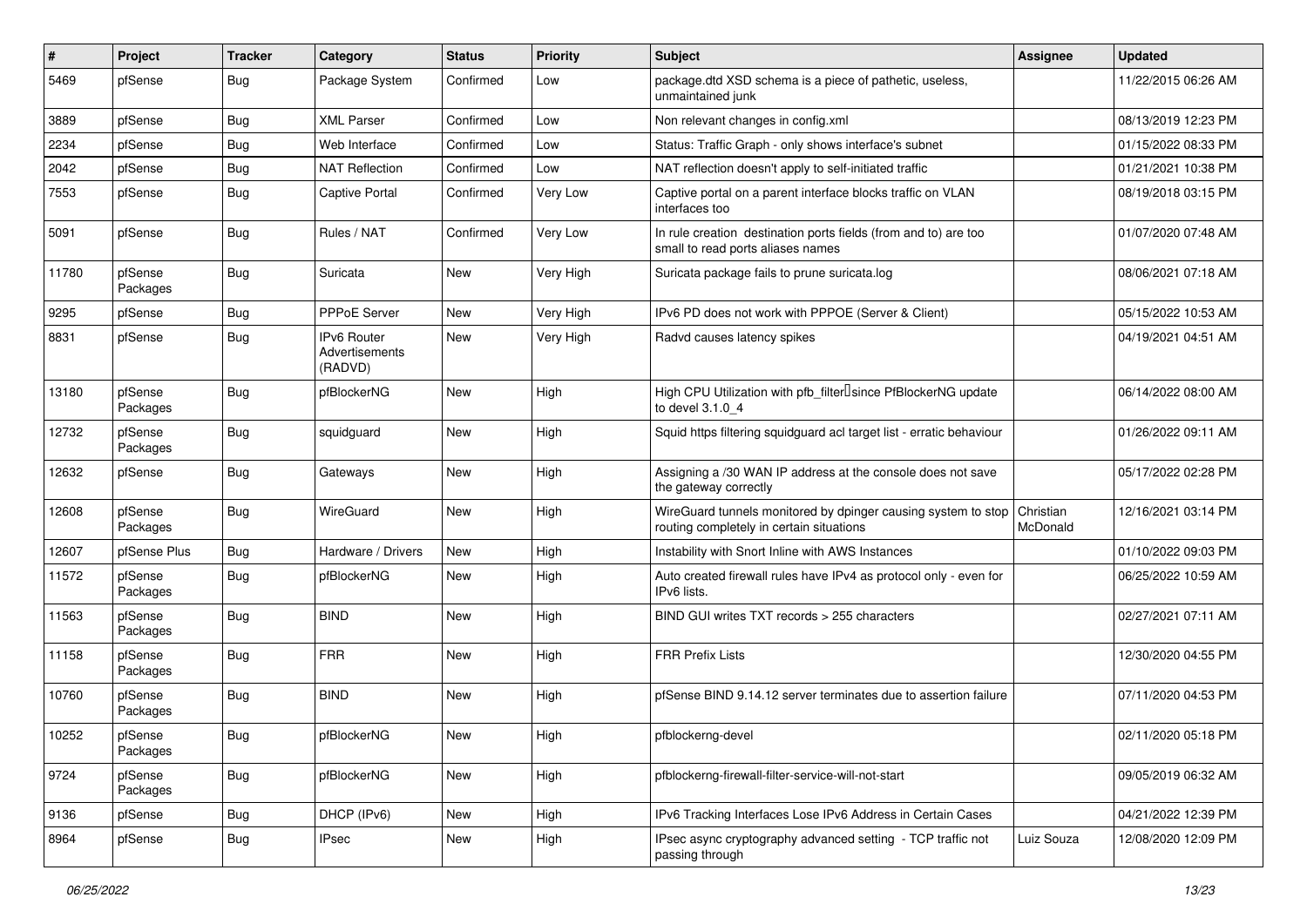| $\pmb{\#}$ | Project             | <b>Tracker</b> | Category                 | <b>Status</b> | <b>Priority</b> | <b>Subject</b>                                                                                                                                                                | <b>Assignee</b> | <b>Updated</b>      |
|------------|---------------------|----------------|--------------------------|---------------|-----------------|-------------------------------------------------------------------------------------------------------------------------------------------------------------------------------|-----------------|---------------------|
| 8513       | pfSense<br>Packages | Bug            | FreeRADIUS               | <b>New</b>    | High            | Freeradius 3.x Idap problem                                                                                                                                                   |                 | 02/18/2019 05:22 PM |
| 8438       | pfSense<br>Packages | <b>Bug</b>     | haproxy                  | <b>New</b>    | High            | haproxy: can't use ACL for cert with http-response actions                                                                                                                    |                 | 05/24/2018 01:12 PM |
| 8158       | pfSense             | <b>Bug</b>     | Interfaces               | <b>New</b>    | High            | IPv6 Track Interface issue with more than one WAN-Gateway<br>and a number of internal interfaces at least track interface<br>from one interface does not work on regular base |                 | 12/03/2017 09:00 AM |
| 8089       | pfSense             | Bug            | Interfaces               | <b>New</b>    | High            | VLAN page breaks after config restore to new hardware.                                                                                                                        |                 | 11/21/2017 01:38 PM |
| 8050       | pfSense             | Bug            | Interfaces               | <b>New</b>    | High            | Enabling bridge while interfaces have link freezes console                                                                                                                    |                 | 11/03/2017 04:38 PM |
| 7730       | pfSense             | <b>Bug</b>     | Interfaces               | <b>New</b>    | High            | 2.3.4_1 greX: loop detected when hit save on filter rules or<br>interfaces                                                                                                    |                 | 07/27/2017 08:16 AM |
| 7388       | pfSense<br>Packages | <b>Bug</b>     | Suricata                 | New           | High            | Suricata does not property recognize MTU for PPPOE<br>interfaces                                                                                                              |                 | 03/15/2017 05:17 AM |
| 6988       | pfSense<br>Packages | Bug            | Snort                    | <b>New</b>    | High            | SNORT Package PHP memory error                                                                                                                                                |                 | 06/28/2018 10:00 PM |
| 5355       | pfSense             | <b>Bug</b>     | <b>IPsec</b>             | <b>New</b>    | High            | on Dynamic WAN IP (DHCP Client) it takes 10 minutes before<br>Phase1 reconnects                                                                                               |                 | 07/08/2016 10:29 PM |
| 11534      | pfSense<br>Packages | Regression     | FreeRADIUS               | <b>New</b>    | High            | FreeRADIUS EAP anonymous connection forbidden<br>out-of-tunnel                                                                                                                |                 | 07/14/2021 02:32 AM |
| 13227      | pfSense             | Feature        | <b>IPsec</b>             | <b>New</b>    | High            | Enable IPSec Virtual IP Pool assignment by Radius for Mobile<br>Users - SIMPLE FIX                                                                                            |                 | 05/27/2022 10:15 AM |
| 13179      | pfSense<br>Packages | Feature        | pfBlockerNG              | <b>New</b>    | High            | Search based on CIDR                                                                                                                                                          |                 | 05/17/2022 09:45 AM |
| 12932      | pfSense<br>Packages | Feature        | pfBlockerNG              | <b>New</b>    | High            | pfblockerng per user whitelist                                                                                                                                                |                 | 03/11/2022 11:08 AM |
| 12746      | pfSense             | Feature        | Interfaces               | <b>New</b>    | High            | <b>IPoE</b> feature for WAN interface                                                                                                                                         |                 | 02/01/2022 01:42 AM |
| 12520      | pfSense<br>Packages | Feature        | Squid                    | <b>New</b>    | High            | [Squid] - Allow or Deny Mappings from IP/Host/GeoIP sources                                                                                                                   |                 | 11/12/2021 02:13 PM |
| 9046       | pfSense<br>Packages | Feature        | Telegraf                 | <b>New</b>    | High            | telegraf feature request                                                                                                                                                      |                 | 02/18/2019 03:38 PM |
| 7521       | pfSense             | Feature        | Package System           | <b>New</b>    | High            | Package Updates via Mirror                                                                                                                                                    |                 | 05/04/2017 08:21 PM |
| 13288      | pfSense             | <b>Bug</b>     | Configuration<br>Backend | New           | Normal          | Encode FreeRADIUS Custom Options                                                                                                                                              |                 | 06/20/2022 10:36 AM |
| 13282      | pfSense Plus        | Bug            | Aliases / Tables         | <b>New</b>    | Normal          | FQDN Aliases Break if an Invalid Domain is Present in the<br>Chain                                                                                                            | Reid Linnemann  | 06/18/2022 03:12 PM |
| 13280      | pfSense             | <b>Bug</b>     | Unknown                  | <b>New</b>    | Normal          | Entries duplicated in /boot/loader.conf                                                                                                                                       |                 | 06/19/2022 11:11 AM |
| 13279      | pfSense             | <b>Bug</b>     | Interfaces               | <b>New</b>    | Normal          | DHCP config override affects Gateway installation.                                                                                                                            |                 | 06/17/2022 07:25 AM |
| 13277      | pfSense             | Bug            | <b>IGMP Proxy</b>        | <b>New</b>    | Normal          | IGMP Proxy webConfigurator Page Always Produces Error                                                                                                                         |                 | 06/16/2022 07:50 PM |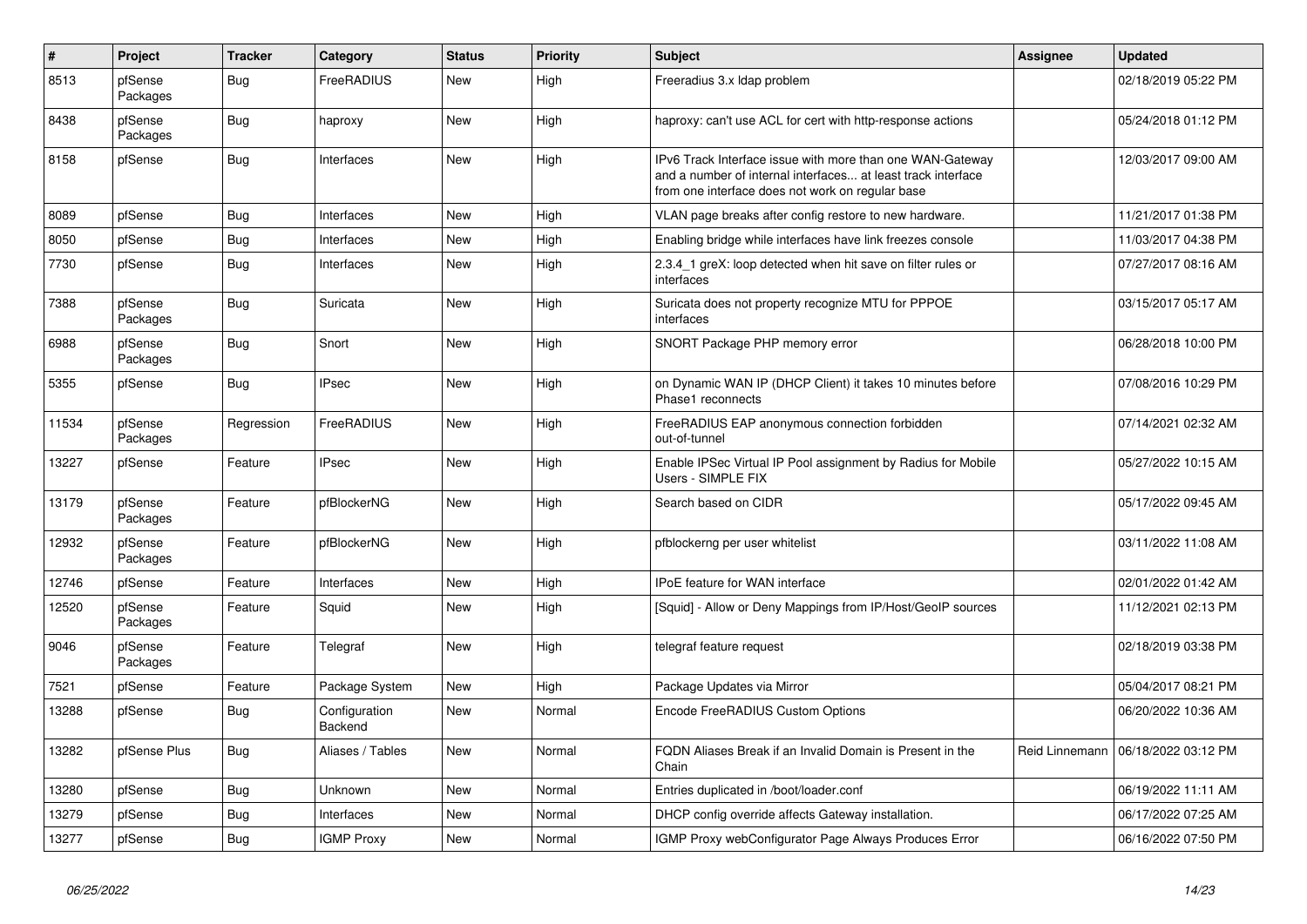| #     | Project             | <b>Tracker</b> | Category            | <b>Status</b> | <b>Priority</b> | <b>Subject</b>                                                                                    | <b>Assignee</b> | <b>Updated</b>      |
|-------|---------------------|----------------|---------------------|---------------|-----------------|---------------------------------------------------------------------------------------------------|-----------------|---------------------|
| 13276 | pfSense             | <b>Bug</b>     | <b>IGMP Proxy</b>   | New           | Normal          | IGMP Proxy Error Message for Logging Links to System Log<br>Instead of Routing Log                |                 | 06/16/2022 07:48 PM |
| 13273 | pfSense             | <b>Bug</b>     | DHCP (IPv4)         | New           | Normal          | dhclient can use conflicting recorded leases                                                      |                 | 06/14/2022 11:07 AM |
| 13267 | pfSense             | <b>Bug</b>     | OpenVPN             | New           | Normal          | dpinger continues to run on OpenVPN gateway after OpenVPN<br>service is stopped.                  |                 | 06/12/2022 02:49 PM |
| 13254 | pfSense             | <b>Bug</b>     | <b>DNS Resolver</b> | <b>New</b>    | Normal          | DNS resolver does not update "unbound.conf" file during link<br>down events                       |                 | 06/08/2022 07:55 AM |
| 13253 | pfSense             | <b>Bug</b>     | DHCP (IPv6)         | <b>New</b>    | Normal          | 'dhcp6c' is not restarted when applying settings when multiple<br>WANs are configured for DHCP6   |                 | 06/06/2022 02:58 PM |
| 13252 | pfSense             | Bug            | Upgrade             | New           | Normal          | reduce frequency of php-fpm socket connection attempts from<br>check reload status                |                 | 06/12/2022 11:11 AM |
| 13249 | pfSense             | <b>Bug</b>     | Console Menu        | New           | Normal          | Running playback comands multiple times results in PHP error                                      |                 | 06/06/2022 07:02 AM |
| 13240 | pfSense             | Bug            | Rules / NAT         | <b>New</b>    | Normal          | Dynamic NPt entry UI has a couple quirks                                                          |                 | 06/02/2022 09:32 PM |
| 13237 | pfSense             | Bug            | DHCP (IPv6)         | New           | Normal          | dhcp6c script cannot be executed safely                                                           |                 | 06/01/2022 11:20 AM |
| 13228 | pfSense             | <b>Bug</b>     | Interfaces          | New           | Normal          | Recovering interface gateway may not be added back into<br>gateway groups and rules when expected | Jim Pingle      | 05/28/2022 01:14 PM |
| 13225 | pfSense             | <b>Bug</b>     | Interfaces          | New           | Normal          | Bridges with QinQ interfaces not properly set up at boot                                          | Viktor Gurov    | 05/27/2022 08:19 AM |
| 13224 | pfSense             | <b>Bug</b>     | Notifications       | New           | Normal          | Email notification flood when UPS (NUT) and WAN send<br>notifications                             |                 | 05/27/2022 01:58 AM |
| 13222 | pfSense             | <b>Bug</b>     | UPnP/NAT-PMP        | <b>New</b>    | Normal          | CARP IP does not listen for NAT-PMP packets                                                       |                 | 05/26/2022 02:28 PM |
| 13217 | pfSense             | <b>Bug</b>     | DHCP (IPv4)         | <b>New</b>    | Normal          | dhclient using default pid file location which does not exist                                     | Viktor Gurov    | 05/26/2022 08:09 AM |
| 13206 | pfSense Plus        | <b>Bug</b>     | Hardware / Drivers  | New           | Normal          | SG-3100 LED GPIO hangs                                                                            |                 | 06/11/2022 07:01 PM |
| 13202 | pfSense<br>Packages | <b>Bug</b>     | pfBlockerNG         | New           | Normal          | Missing Protocols on IP Feed Groups Advanced<br>Inbound/Outbound Firewall Rule settings           |                 | 05/23/2022 08:58 AM |
| 13194 | pfSense<br>Packages | <b>Bug</b>     | pfBlockerNG         | <b>New</b>    | Normal          | Remove dead Malc0de feed                                                                          |                 | 05/23/2022 05:16 AM |
| 13167 | pfSense             | <b>Bug</b>     | <b>Dynamic DNS</b>  | <b>New</b>    | Normal          | phpDynDNS: DigitalOcean ddns update fails (bad request,<br>invalid character '-' in request id)   |                 | 06/16/2022 09:30 PM |
| 13158 | pfSense             | <b>Bug</b>     | Web Interface       | <b>New</b>    | Normal          | Input validation error when applying limiter changes                                              |                 | 05/14/2022 05:32 PM |
| 13141 | pfSense<br>Packages | <b>Bug</b>     | squidguard          | New           | Normal          | wrong page squidquard block                                                                       |                 | 05/09/2022 05:33 PM |
| 13128 | pfSense<br>Packages | Bug            | Zabbix              | New           | Normal          | Zabbix Agent 6: HA Server Setup                                                                   |                 | 05/05/2022 01:55 AM |
| 13102 | pfSense             | Bug            | <b>IPsec</b>        | New           | Normal          | Deleting an IPSec tunnel doesn't destroy the SA (SADs/SPDs),<br>causes crash in status ipsec.php  | Viktor Gurov    | 05/20/2022 01:07 PM |
| 13090 | pfSense             | <b>Bug</b>     | OpenVPN             | New           | Normal          | OpenVPN: do not use legacy deprecated netbios settings                                            | Jim Pingle      | 04/22/2022 11:19 AM |
| 13089 | pfSense             | Bug            | OpenVPN             | New           | Normal          | OpenVPN: fix some netbios options were preserved even if teh<br>Netbios option was unchecked      | Jim Pingle      | 04/22/2022 11:06 AM |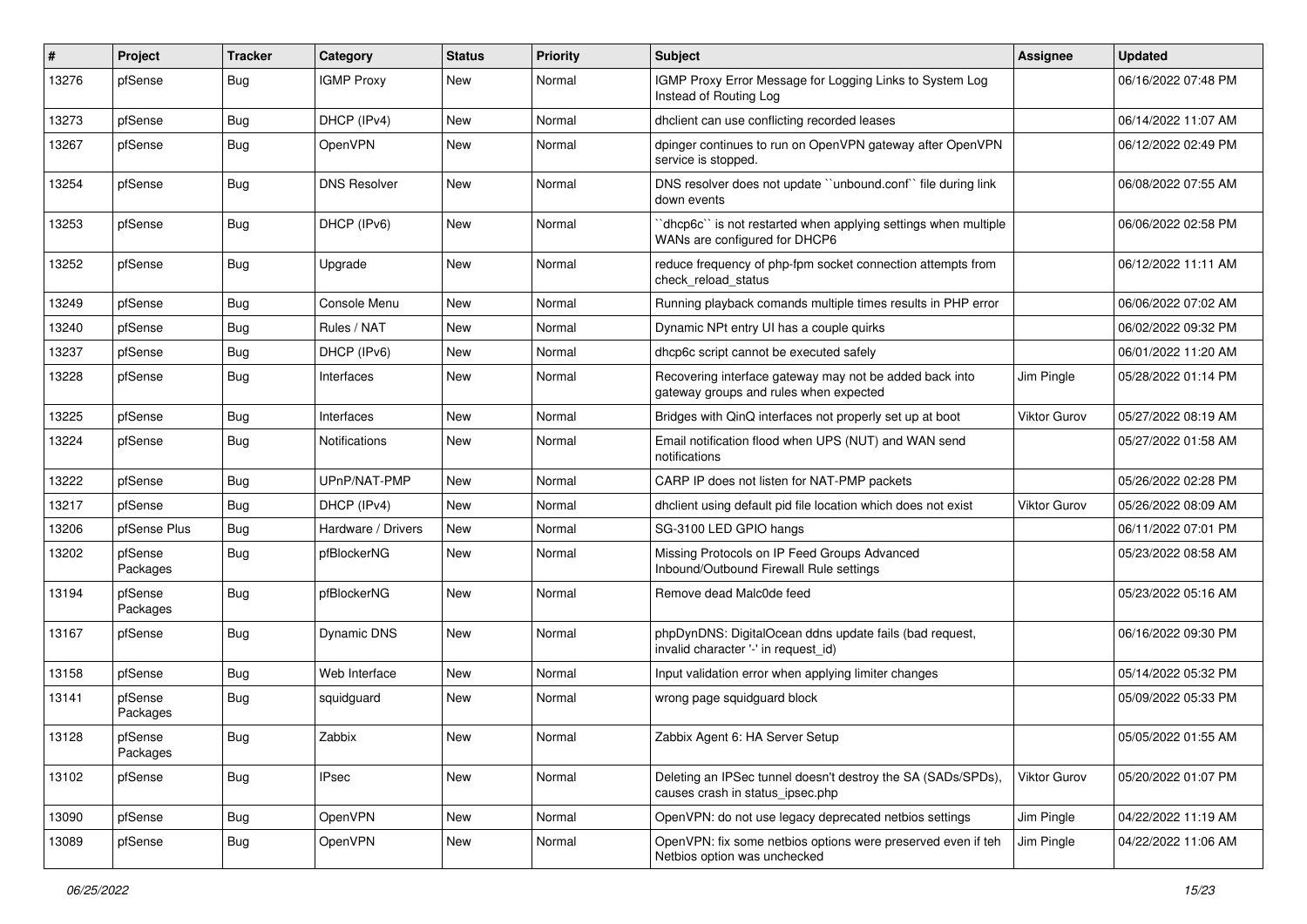| $\vert$ # | Project             | <b>Tracker</b> | Category                                 | <b>Status</b> | <b>Priority</b> | <b>Subject</b>                                                                                                     | <b>Assignee</b> | <b>Updated</b>      |
|-----------|---------------------|----------------|------------------------------------------|---------------|-----------------|--------------------------------------------------------------------------------------------------------------------|-----------------|---------------------|
| 13088     | pfSense             | <b>Bug</b>     | OpenVPN                                  | New           | Normal          | OpenVPN Client Overrides: properly hide/show form fields                                                           | Jim Pingle      | 06/08/2022 09:15 AM |
| 13087     | pfSense             | <b>Bug</b>     | OpenVPN                                  | <b>New</b>    | Normal          | OpenVPN Server: hide WINS servers list when netbios option is<br>unchecked while WINS servers is checked           |                 | 04/22/2022 10:29 AM |
| 13076     | pfSense             | <b>Bug</b>     | Gateway Monitoring                       | New           | Normal          | Marking a gateway as down does not affect IPsec entries using<br>gateway groups                                    |                 | 06/03/2022 10:32 AM |
| 13074     | pfSense Plus        | <b>Bug</b>     | Cryptographic<br>Modules                 | New           | Normal          | AES-GCM with SafeXcel on Netgate 2100 causes MBUF<br>overload                                                      |                 | 06/12/2022 11:14 AM |
| 13073     | pfSense<br>Packages | <b>Bug</b>     | Squid                                    | <b>New</b>    | Normal          | ClamAV - clamd dies with high CPU load and thus the C-ICAP<br>of squid-reverse proxy causes http:500 errors        |                 | 04/19/2022 05:38 AM |
| 13068     | pfSense             | <b>Bug</b>     | Aliases / Tables                         | New           | Normal          | Error loading rules when URL Table IPs content is empty                                                            |                 | 04/17/2022 09:07 PM |
| 13067     | pfSense             | <b>Bug</b>     | <b>FilterDNS</b>                         | <b>New</b>    | Normal          | filterdns resolve interval is twice the intended value                                                             |                 | 04/17/2022 07:45 PM |
| 13053     | pfSense<br>Packages | <b>Bug</b>     | <b>ACME</b>                              | New           | Normal          | LoopiaAPI error handling                                                                                           |                 | 05/05/2022 10:58 AM |
| 13051     | pfSense             | <b>Bug</b>     | <b>Traffic Shaper</b><br>(ALTQ)          | New           | Normal          | Firewall traffic shaper by interface selection unknow                                                              |                 | 04/12/2022 07:03 AM |
| 13046     | pfSense             | Bug            | Rules / NAT                              | <b>New</b>    | Normal          | Floating rule applied to IPv6 interface with a SLAAC DHCPv6<br>gateway reports error on boot                       |                 | 04/11/2022 09:50 AM |
| 13045     | pfSense<br>Packages | Bug            | WireGuard                                | New           | Normal          | Firewall floating rules ignore WireGuard traffic                                                                   |                 | 04/11/2022 09:40 AM |
| 13043     | pfSense<br>Packages | <b>Bug</b>     | WireGuard                                | <b>New</b>    | Normal          | OSPF over Wireguard interface doesn't populate neighbors after<br>reboot                                           |                 | 04/11/2022 09:22 AM |
| 13018     | pfSense<br>Packages | <b>Bug</b>     | pfBlockerNG                              | <b>New</b>    | Normal          | TLD and DNSBL Safesearch DOH conflict disables TLD block<br>when conflicting DOH FQDN is deselected or whitelisted |                 | 04/01/2022 05:59 PM |
| 13014     | pfSense             | <b>Bug</b>     | <b>IPsec</b>                             | <b>New</b>    | Normal          | Charon.vici can get in a bad state                                                                                 | Mateusz Guzik   | 05/24/2022 05:05 PM |
| 13003     | pfSense             | <b>Bug</b>     | Hardware / Drivers                       | New           | Normal          | Malicious Driver Detection event on ixl driver                                                                     |                 | 06/25/2022 05:00 PM |
| 12982     | pfSense<br>Packages | <b>Bug</b>     | FreeRADIUS                               | New           | Normal          | FreeRadius RadReply table entries missing from pf                                                                  |                 | 06/19/2022 05:38 PM |
| 12974     | pfSense Plus        | <b>Bug</b>     | Installer                                | <b>New</b>    | Normal          | Typing anything into 1100/2100 recovery installer causes<br>process to stop                                        |                 | 06/05/2022 04:10 PM |
| 12960     | pfSense             | <b>Bug</b>     | Installer                                | <b>New</b>    | Normal          | VGA installer image defaults to serial console, serial console is<br>default in GUI settings                       |                 | 05/10/2022 03:19 PM |
| 12950     | pfSense             | Bug            | Routing                                  | New           | Normal          | OpenVPN as default gateway does not get set at boot time                                                           |                 | 04/09/2022 05:46 PM |
| 12947     | pfSense             | Bug            | DHCP (IPv6)                              | New           | Normal          | DHCP6 client does not take any action if the interface IPv6<br>address changes during renewal                      |                 | 06/19/2022 09:34 PM |
| 12942     | pfSense             | <b>Bug</b>     | Gateways                                 | New           | Normal          | Code to kill states for old gateway when reconnecting an<br>interface is incorrect                                 | Jim Pingle      | 03/22/2022 01:25 PM |
| 12938     | pfSense             | Bug            | IPv6 Router<br>Advertisements<br>(RADVD) | New           | Normal          | MaxRtrAdvInterval would allow stale DNS servers to be deleted<br>faster                                            |                 | 03/12/2022 09:37 AM |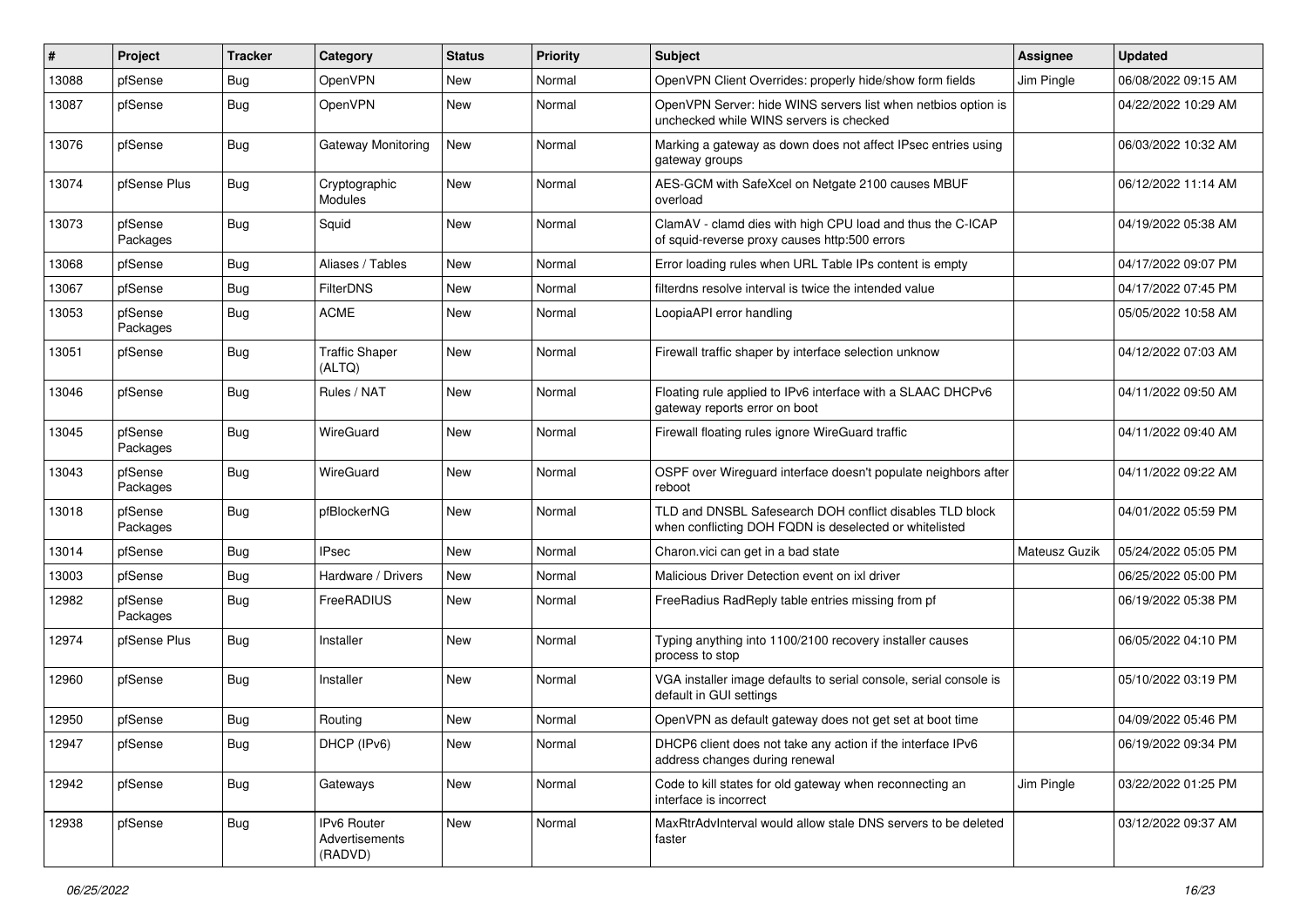| #     | Project             | <b>Tracker</b> | Category                | <b>Status</b> | <b>Priority</b> | <b>Subject</b>                                                                                                                       | <b>Assignee</b>       | <b>Updated</b>      |
|-------|---------------------|----------------|-------------------------|---------------|-----------------|--------------------------------------------------------------------------------------------------------------------------------------|-----------------------|---------------------|
| 12927 | pfSense             | <b>Bug</b>     | OpenVPN                 | New           | Normal          | OpenVPN with OCSP enabled allows connections with revoked<br>certificates                                                            |                       | 03/24/2022 08:22 AM |
| 12924 | pfSense<br>Packages | <b>Bug</b>     | WireGuard               | New           | Normal          | DNS Resolver WireGuard ACL Inconsistency                                                                                             | Christian<br>McDonald | 04/10/2022 10:36 AM |
| 12922 | pfSense             | <b>Bug</b>     | DHCP (IPv4)             | New           | Normal          | Classless static routes received on DHCP WAN can override<br>chosen default gateway                                                  |                       | 03/28/2022 10:08 AM |
| 12916 | pfSense<br>Packages | Bug            | pfBlockerNG             | <b>New</b>    | Normal          | pfBlockerNG-devel cron job does not trigger xmlrpc sync                                                                              | <b>Viktor Gurov</b>   | 04/11/2022 12:55 PM |
| 12905 | pfSense             | <b>Bug</b>     | Web Interface           | New           | Normal          | Add VLAN Re-assignment to Import Interface Mismatch Wizard                                                                           |                       | 03/07/2022 08:05 AM |
| 12899 | pfSense<br>Packages | Bug            | Suricata                | <b>New</b>    | Normal          | Suricata doesn't honor Pass List                                                                                                     |                       | 03/04/2022 01:22 PM |
| 12888 | pfSense             | <b>Bug</b>     | Rules / NAT             | <b>New</b>    | Normal          | pfSense sends un-NATed packets during OpenVPN startup                                                                                |                       | 03/01/2022 03:13 PM |
| 12875 | pfSense             | Bug            | Package System          | <b>New</b>    | Normal          | Import zabbix-agent6 and zabbix-proxy6 from FreeBSD Ports                                                                            |                       | 05/28/2022 06:50 PM |
| 12857 | pfSense             | Bug            | Gateways                | New           | Normal          | Firewall gateway goes away when making changes to Bridge0<br>device                                                                  |                       | 02/27/2022 11:20 AM |
| 12849 | pfSense             | <b>Bug</b>     | <b>Operating System</b> | <b>New</b>    | Normal          | pfsync kernel crash on reboot                                                                                                        | Mateusz Guzik         | 02/22/2022 02:02 PM |
| 12845 | pfSense<br>Packages | <b>Bug</b>     | softflowd               | New           | Normal          | softflowd wrong vlan tag                                                                                                             |                       | 02/21/2022 10:40 AM |
| 12828 | pfSense             | Bug            | Wireless                | New           | Normal          | pfSense keeps crashing (Fatal trap 12: page fault while in kernel<br>mode)                                                           |                       | 02/21/2022 07:55 AM |
| 12823 | pfSense             | <b>Bug</b>     | DHCP (IPv6)             | <b>New</b>    | Normal          | Multiple DHCP6 WAN connections PPPoE interface 'defached'<br>status                                                                  |                       | 02/18/2022 05:39 AM |
| 12822 | pfSense<br>Packages | Bug            | pfBlockerNG             | <b>New</b>    | Normal          | IPv4 Source ASN format not working                                                                                                   |                       | 02/18/2022 10:47 AM |
| 12811 | pfSense             | <b>Bug</b>     | Gateway Monitoring      | New           | Normal          | Services are not restarted when PPP interfaces connect                                                                               | Jim Pingle            | 05/31/2022 05:34 PM |
| 12797 | pfSense             | Bug            | UPnP/NAT-PMP            | New           | Normal          | UPnP+STUN forms invalid outbound NAT rules using the<br>external address discovered from STUN                                        |                       | 02/15/2022 01:01 PM |
| 12774 | pfSense             | <b>Bug</b>     | Backup / Restore        | New           | Normal          | Picture widget image is not saved in backup                                                                                          |                       | 04/04/2022 04:48 AM |
| 12767 | pfSense<br>Packages | Bug            | Avahi                   | New           | Normal          | Package radavahi-daemon does does not exist in current<br>pfSense version and it has been removed" message on<br>pfSense 2.7 restore |                       | 02/07/2022 11:28 AM |
| 12764 | pfSense             | Bug            | Gateways                | <b>New</b>    | Normal          | VTI gateway status is pending after assigning the VTI interface                                                                      |                       | 02/07/2022 05:41 AM |
| 12762 | pfSense             | Bug            | <b>IPsec</b>            | New           | Normal          | IPsec keep alive check ignores Child SA Start Action                                                                                 | Viktor Gurov          | 02/07/2022 11:21 AM |
| 12760 | pfSense<br>Packages | <b>Bug</b>     | WireGuard               | New           | Normal          | Link-local addresses disallowed on Wireguard interfaces                                                                              | Christian<br>McDonald | 02/07/2022 03:50 AM |
| 12751 | pfSense<br>Packages | <b>Bug</b>     | <b>FRR</b>              | New           | Normal          | Improve FRR route restoration after gateway events                                                                                   |                       | 02/06/2022 11:07 PM |
| 12747 | pfSense             | Bug            | Logging                 | New           | Normal          | System log is filled by sshguard                                                                                                     |                       | 05/03/2022 03:08 AM |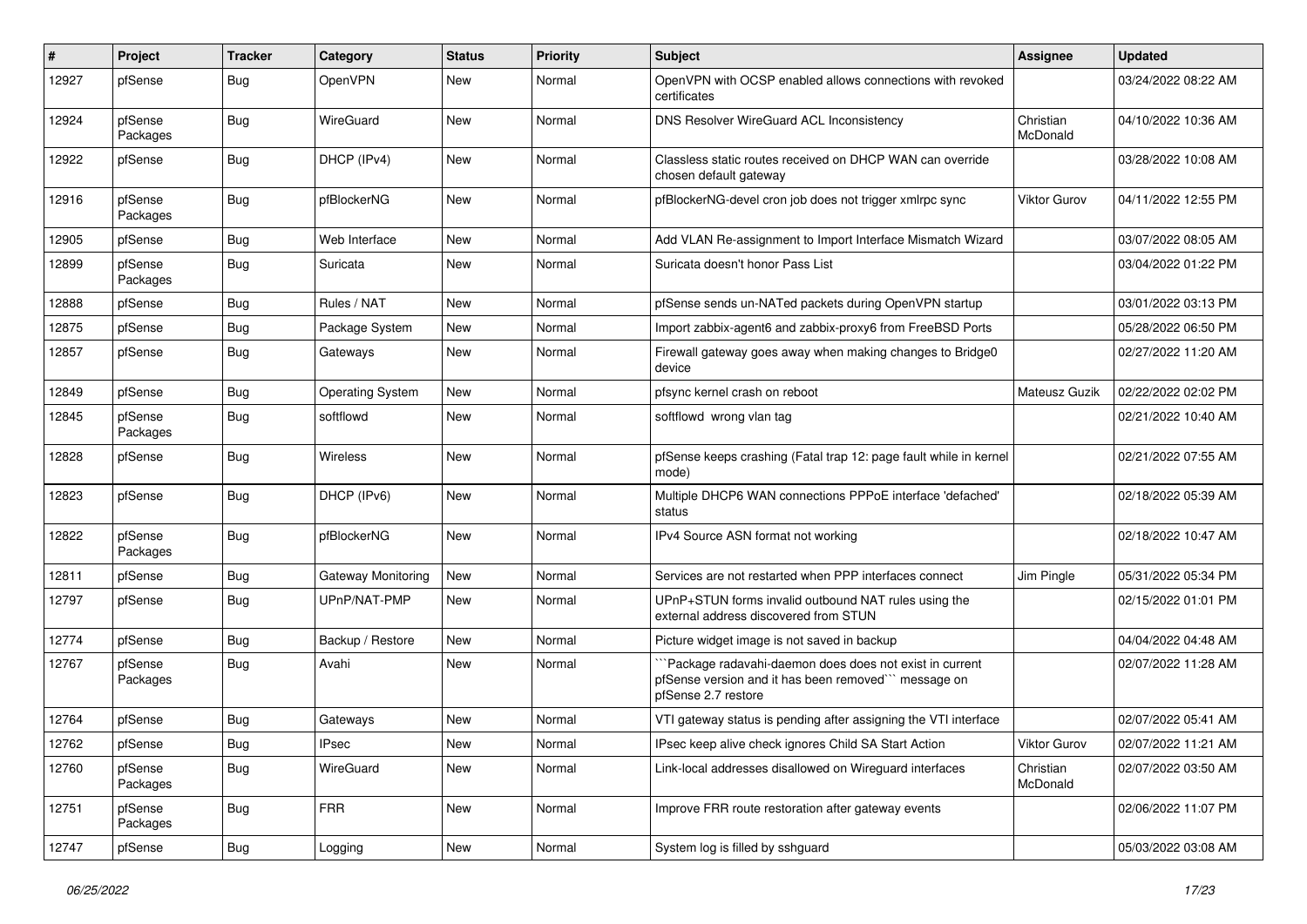| #     | Project             | <b>Tracker</b> | Category                    | <b>Status</b> | <b>Priority</b> | <b>Subject</b>                                                                                                            | Assignee              | <b>Updated</b>      |
|-------|---------------------|----------------|-----------------------------|---------------|-----------------|---------------------------------------------------------------------------------------------------------------------------|-----------------------|---------------------|
| 12737 | pfSense             | Bug            | Certificates                | New           | Normal          | CApath is not defined by default in curl                                                                                  |                       | 05/17/2022 02:30 PM |
| 12730 | pfSense             | Bug            | <b>Captive Portal</b>       | New           | Normal          | RADIUS accounting does not work if WAN is down                                                                            |                       | 01/26/2022 05:13 AM |
| 12726 | pfSense             | Bug            | Authentication              | New           | Normal          | LDAP select container button auto populate                                                                                |                       | 01/25/2022 01:48 PM |
| 12715 | pfSense             | Bug            | Authentication              | New           | Normal          | Long system startup time when LDAP is configured and<br>unavailable during startup.                                       | Christian<br>McDonald | 01/24/2022 05:50 AM |
| 12708 | pfSense             | Bug            | Aliases / Tables            | New           | Normal          | alias with non resolving DNS entry breaks underlying pf table                                                             |                       | 02/20/2022 06:13 PM |
| 12670 | pfSense<br>Packages | Bug            | <b>ACME</b>                 | New           | Normal          | ACME package writes credentials to system log                                                                             | <b>Viktor Gurov</b>   | 03/07/2022 10:58 AM |
| 12667 | pfSense<br>Packages | <b>Bug</b>     | WireGuard                   | New           | Normal          | Firewall Crashed After Upgrading Wireguard                                                                                |                       | 01/07/2022 09:18 AM |
| 12655 | pfSense<br>Packages | <b>Bug</b>     | Telegraf                    | <b>New</b>    | Normal          | telegraf, wireguard plugin failing                                                                                        |                       | 12/30/2021 05:51 PM |
| 12648 | pfSense             | Bug            | <b>Captive Portal</b>       | New           | Normal          | Undocumented variables 'listenporthttp' and 'listenporthttps'                                                             |                       | 12/28/2021 10:44 AM |
| 12623 | pfSense<br>Packages | Bug            | <b>ACME</b>                 | New           | Normal          | acme.sh package   DNS-ISPConfig settings                                                                                  | Viktor Gurov          | 03/10/2022 03:42 PM |
| 12612 | pfSense             | Bug            | <b>DNS Resolver</b>         | New           | Normal          | DNS Resolver is restarted during every "rc.newwanip" event                                                                |                       | 06/03/2022 07:13 AM |
| 12563 | pfSense             | Bug            | OpenVPN                     | New           | Normal          | OpenVPN server doesn't support Framed-IPv6-Address<br>RADIUS attribute                                                    |                       | 12/03/2021 11:19 AM |
| 12552 | pfSense             | <b>Bug</b>     | OpenVPN                     | <b>New</b>    | Normal          | "Pull DNS" option within OpenVPN client does not cause<br>pfSense to use DNS servers assigned by remote OpenVPN<br>server |                       | 12/08/2021 08:45 AM |
| 12544 | pfSense             | Bug            | <b>Operating System</b>     | New           | Normal          | OpenSSH vulnerabilities                                                                                                   |                       | 06/25/2022 05:47 PM |
| 12542 | pfSense             | Bug            | <b>Virtual IP Addresses</b> | New           | Normal          | Cannot assign a same IPv6 Link-Local address to different<br>interfaces                                                   |                       | 11/25/2021 01:41 AM |
| 12538 | pfSense<br>Packages | Bug            | PIMD                        | <b>New</b>    | Normal          | PIMD sub-interface bug                                                                                                    |                       | 11/20/2021 09:44 PM |
| 12519 | pfSense             | <b>Bug</b>     | Authentication              | New           | Normal          | Fail authentication using special character in password via the<br><b>LDAP</b> connector                                  |                       | 11/12/2021 07:39 AM |
| 12509 | pfSense             | Bug            | OpenVPN                     | New           | Normal          | Deffered authentication does not work with auth-gen-token<br>external-auth or pusk "auth-token"                           |                       | 11/08/2021 04:01 AM |
| 12508 | pfSense             | Bug            | <b>DHCP Relay</b>           | New           | Normal          | DHCP Relay over VPN                                                                                                       |                       | 11/06/2021 11:25 AM |
| 12504 | pfSense             | Bug            | Interfaces                  | New           | Normal          | BCM57412 NetXtreme-E 10Gb RDMA Ethernet controller issue                                                                  |                       | 11/05/2021 04:51 AM |
| 12483 | pfSense             | Bug            | Configuration<br>Backend    | New           | Normal          | GUI creates inconsistent config.xml                                                                                       |                       | 10/23/2021 06:48 AM |
| 12467 | pfSense             | <b>Bug</b>     | Captive Portal              | New           | Normal          | CP error on client disconnect after reboot                                                                                |                       | 10/17/2021 05:35 AM |
| 12451 | pfSense             | Bug            | Virtual IP Addresses        | New           | Normal          | deleteVIP() does not check RFC2136 Update Source                                                                          |                       | 10/13/2021 10:06 AM |
| 12444 | pfSense<br>Packages | Bug            | ntop                        | New           | Normal          | ntopng throws errors when viewing single host                                                                             |                       | 10/11/2021 12:39 PM |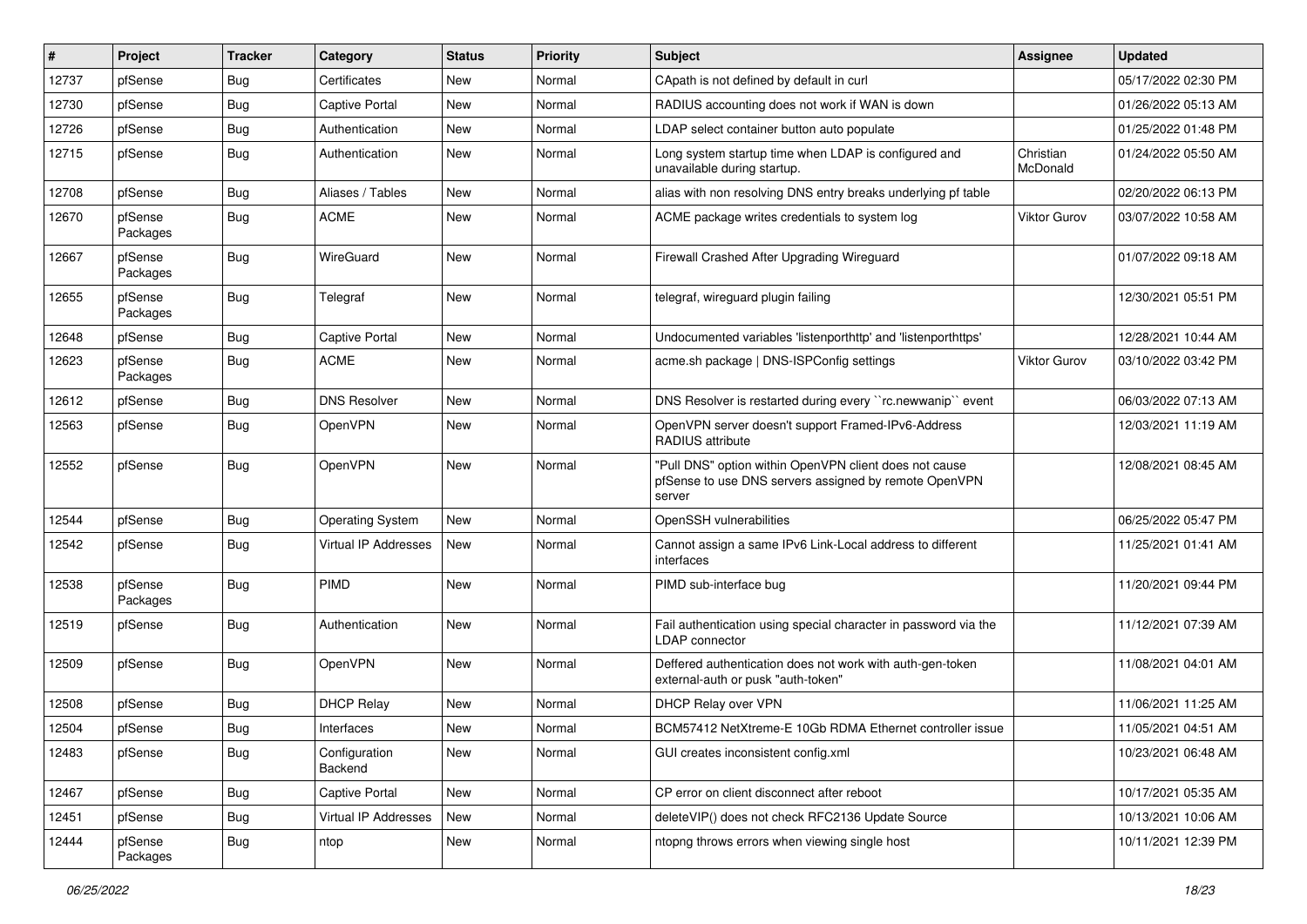| #     | Project             | <b>Tracker</b> | Category                 | <b>Status</b> | <b>Priority</b> | <b>Subject</b>                                                                                                                        | <b>Assignee</b> | <b>Updated</b>      |
|-------|---------------------|----------------|--------------------------|---------------|-----------------|---------------------------------------------------------------------------------------------------------------------------------------|-----------------|---------------------|
| 12436 | pfSense             | Bug            | <b>PPPoE Server</b>      | <b>New</b>    | Normal          | Pppoe server config gui does not allow setting of chap<br>authentication, and sets the network start address for allocation<br>to $0$ |                 | 10/21/2021 08:15 AM |
| 12421 | pfSense             | <b>Bug</b>     | Rules / NAT              | New           | Normal          | IPV6 limiter bug                                                                                                                      |                 | 10/02/2021 08:44 AM |
| 12401 | pfSense             | <b>Bug</b>     | <b>Traffic Graphs</b>    | <b>New</b>    | Normal          | Traffic graphs with untagged and tagged VLAN on same<br>interface                                                                     |                 | 09/23/2021 09:18 PM |
| 12357 | pfSense             | Bug            | <b>Captive Portal</b>    | <b>New</b>    | Normal          | Captive Portal popup Logout button loads full login page in<br>popup when clicked                                                     |                 | 10/27/2021 12:10 PM |
| 12338 | pfSense<br>Packages | Bug            | <b>RRD Summary</b>       | New           | Normal          | RRD Summary does not report data on 3100                                                                                              |                 | 04/15/2022 02:54 PM |
| 12335 | pfSense             | <b>Bug</b>     | <b>IPsec</b>             | New           | Normal          | IPsec DNS inefficiency                                                                                                                | Jim Pingle      | 04/26/2022 07:50 AM |
| 12286 | pfSense<br>Packages | Bug            | FreeRADIUS               | <b>New</b>    | Normal          | Add support for ntlm auth in LDAP                                                                                                     |                 | 08/20/2021 08:27 AM |
| 12283 | pfSense             | <b>Bug</b>     | Authentication           | <b>New</b>    | Normal          | LDAP/RADIUS authentication servers configuration does not<br>allow source IP address to be specified                                  |                 | 08/20/2021 01:15 AM |
| 12260 | pfSense<br>Packages | <b>Bug</b>     | ntop                     | New           | Normal          | Update popup and version missmatch?                                                                                                   |                 | 01/08/2022 05:53 AM |
| 12259 | pfSense             | <b>Bug</b>     | <b>Operating System</b>  | New           | Normal          | Intel em NICs Suffering Performance Degradation on<br>FreeBSD12                                                                       |                 | 02/25/2022 09:28 PM |
| 12249 | pfSense             | <b>Bug</b>     | Backup / Restore         | <b>New</b>    | Normal          | HAProxy causing failed ACB backups                                                                                                    |                 | 11/15/2021 11:58 PM |
| 12188 | pfSense<br>Packages | <b>Bug</b>     | OpenVPN Client<br>Export | <b>New</b>    | Normal          | client export breaks multi remote configurations                                                                                      |                 | 10/02/2021 05:58 PM |
| 12130 | pfSense<br>Packages | Bug            | Zeek                     | <b>New</b>    | Normal          | Zeek fails to start                                                                                                                   |                 | 07/15/2021 02:00 AM |
| 12126 | pfSense<br>Packages | <b>Bug</b>     | FreeRADIUS               | New           | Normal          | freeradius3 0.15.7 31                                                                                                                 |                 | 10/11/2021 08:21 AM |
| 12122 | pfSense             | <b>Bug</b>     | Web Interface            | <b>New</b>    | Normal          | Perform greedy actions asychronously                                                                                                  |                 | 07/10/2021 01:10 PM |
| 12095 | pfSense             | <b>Bug</b>     | Authentication           | New           | Normal          | Memory leak in pcscd                                                                                                                  |                 | 06/01/2022 01:01 PM |
| 12084 | pfSense<br>Packages | Bug            | <b>FRR</b>               | New           | Normal          | libfrr.so.0 error on SG-1100                                                                                                          |                 | 06/26/2021 08:22 AM |
| 12079 | pfSense             | <b>Bug</b>     | <b>IGMP Proxy</b>        | New           | Normal          | IGMPProxy: kernel panic, Sleeping thread owns a<br>non-sleepable lock                                                                 | Mateusz Guzik   | 05/10/2022 03:14 PM |
| 12056 | pfSense             | Bug            | Logging                  | New           | Normal          | Filterlog says "Unknown Option %u"                                                                                                    |                 | 06/18/2021 05:51 AM |
| 12033 | pfSense<br>Packages | Bug            | pfBlockerNG              | New           | Normal          | maxmindb and sqlite3 modules not found                                                                                                |                 | 10/01/2021 04:42 AM |
| 12009 | pfSense<br>Packages | Bug            | Zabbix                   | New           | Normal          | Zabbix Agent starts twice by /etc/rc.start packages                                                                                   |                 | 06/08/2021 01:35 AM |
| 11997 | pfSense<br>Packages | Bug            | IPsec Profile Wizard     | New           | Normal          | Add Support for Android Strongswan Profiles in the Profile<br>Wizard                                                                  | Jim Pingle      | 07/10/2021 07:51 PM |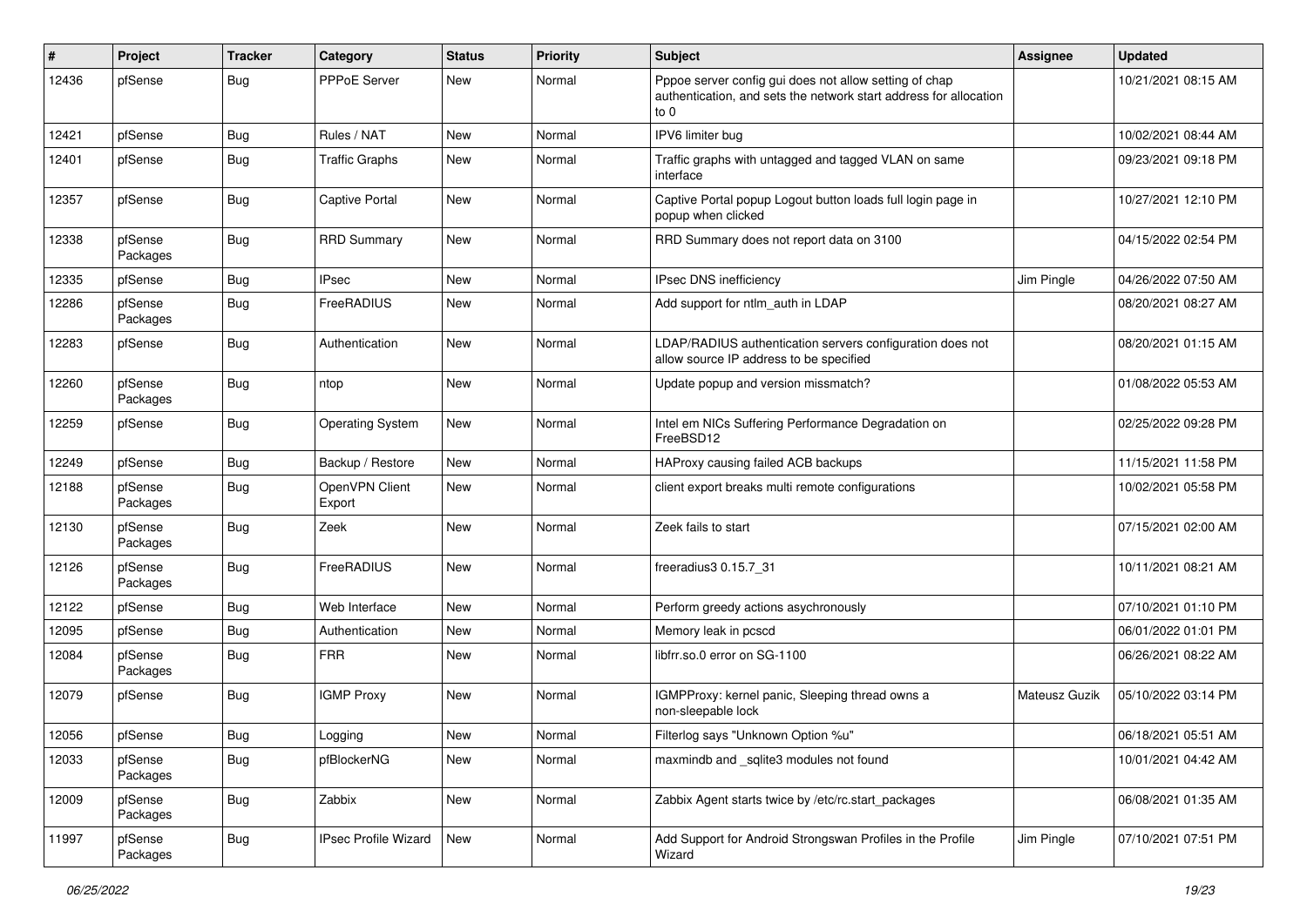| #     | Project             | <b>Tracker</b> | Category                     | <b>Status</b> | <b>Priority</b> | <b>Subject</b>                                                                                           | <b>Assignee</b> | <b>Updated</b>      |
|-------|---------------------|----------------|------------------------------|---------------|-----------------|----------------------------------------------------------------------------------------------------------|-----------------|---------------------|
| 11970 | pfSense<br>Packages | <b>Bug</b>     | Coreboot                     | <b>New</b>    | Normal          | Netgate Firmware Upgrade Doesn't Work on XG-2758                                                         |                 | 04/21/2022 12:39 PM |
| 11953 | pfSense             | <b>Bug</b>     | <b>IGMP Proxy</b>            | <b>New</b>    | Normal          | XG-1541 crashes when igmpproxy is enabled and network<br>interfaces status change                        |                 | 05/24/2021 04:55 PM |
| 11925 | pfSense             | Bug            | OpenVPN                      | New           | Normal          | Calling-Station-Id always set to WAN IP                                                                  |                 | 05/14/2021 09:27 AM |
| 11898 | pfSense<br>Packages | <b>Bug</b>     | apcupsd                      | New           | Normal          | PHP error from apcupsd dashboard widget                                                                  |                 | 05/07/2021 09:12 AM |
| 11872 | pfSense             | <b>Bug</b>     | Interfaces                   | <b>New</b>    | Normal          | gif interfaces reporting incorrect traffic counters                                                      |                 | 12/30/2021 04:00 AM |
| 11848 | pfSense<br>Packages | <b>Bug</b>     | Squid                        | New           | Normal          | Issue with squid cache download speed                                                                    |                 | 04/23/2021 09:30 PM |
| 11841 | pfSense<br>Packages | <b>Bug</b>     | <b>FRR</b>                   | New           | Normal          | FRR access lists default bahavior changed to permit by default                                           |                 | 04/22/2021 09:52 AM |
| 11835 | pfSense<br>Packages | <b>Bug</b>     | <b>FRR</b>                   | <b>New</b>    | Normal          | FRR OSPF redistributed connected routes disappearing                                                     |                 | 04/22/2021 07:11 AM |
| 11802 | pfSense<br>Packages | <b>Bug</b>     | FreeRADIUS                   | <b>New</b>    | Normal          | FreeRADIUS sync                                                                                          |                 | 05/10/2021 04:18 AM |
| 11797 | pfSense<br>Packages | <b>Bug</b>     | <b>Status Traffic Totals</b> | <b>New</b>    | Normal          | Traffic Totals lost upon reboot when using a ramdisk for /var<br>and /tmp                                | John Cornwell   | 04/10/2021 06:27 PM |
| 11786 | pfSense             | <b>Bug</b>     | <b>Services</b>              | <b>New</b>    | Normal          | SSH incomplete setup and startup fail while recovering XML<br>backup in a fresh install of pfSense 2.5.0 |                 | 04/17/2021 01:36 PM |
| 11778 | pfSense             | <b>Bug</b>     | OpenVPN                      | <b>New</b>    | Normal          | OpenVPN uses 100% CPU after experiencing packet loss                                                     |                 | 02/28/2022 07:38 AM |
| 11770 | pfSense Plus        | <b>Bug</b>     | Hardware / Drivers           | New           | Normal          | Pantech UML295 USB Modem No Longer Functional                                                            |                 | 04/01/2021 11:28 AM |
| 11763 | pfSense<br>Packages | <b>Bug</b>     | Status Monitoring            | New           | Normal          | Traffic graphs refresh issue                                                                             |                 | 05/03/2021 09:44 AM |
| 11761 | pfSense             | Bug            | L <sub>2</sub> TP            | New           | Normal          | L2TP/IPsec VPN : PPP LCP negotiation occurs before user<br>authentication                                |                 | 03/31/2021 04:52 AM |
| 11759 | pfSense             | <b>Bug</b>     | Dashboard                    | New           | Normal          | Traffic graphs on dashboard double upload on pppoe links                                                 |                 | 12/30/2021 04:00 AM |
| 11742 | pfSense<br>Packages | Bug            | Suricata                     | New           | Normal          | Blocking / Unblocking is not working correctly.                                                          |                 | 09/01/2021 11:08 AM |
| 11731 | pfSense             | <b>Bug</b>     | Hardware / Drivers           | New           | Normal          | Missing support for Realtek USB NICs                                                                     |                 | 03/30/2021 04:32 AM |
| 11730 | pfSense             | <b>Bug</b>     | Web Interface                | New           | Normal          | Improve visibility of option selections in dark themes                                                   |                 | 03/25/2021 09:38 PM |
| 11724 | pfSense             | <b>Bug</b>     | Package System               | New           | Normal          | Packages unexpectedly removed when changing update<br>branches                                           |                 | 03/29/2021 08:09 AM |
| 11717 | pfSense             | <b>Bug</b>     | Rules / NAT                  | New           | Normal          | Incorrect port forwarding rules if Destination port alias is not<br>equal to Redirect target port alias  |                 | 03/22/2021 06:06 AM |
| 11715 | pfSense             | <b>Bug</b>     | OpenVPN                      | New           | Normal          | OpenVPN MTU                                                                                              |                 | 03/22/2021 01:35 AM |
| 11666 | pfSense             | <b>Bug</b>     | Logging                      | New           | Normal          | GUI Firewall log search not parsing filter.log beyond hard coded<br>limit                                |                 | 03/12/2021 11:38 AM |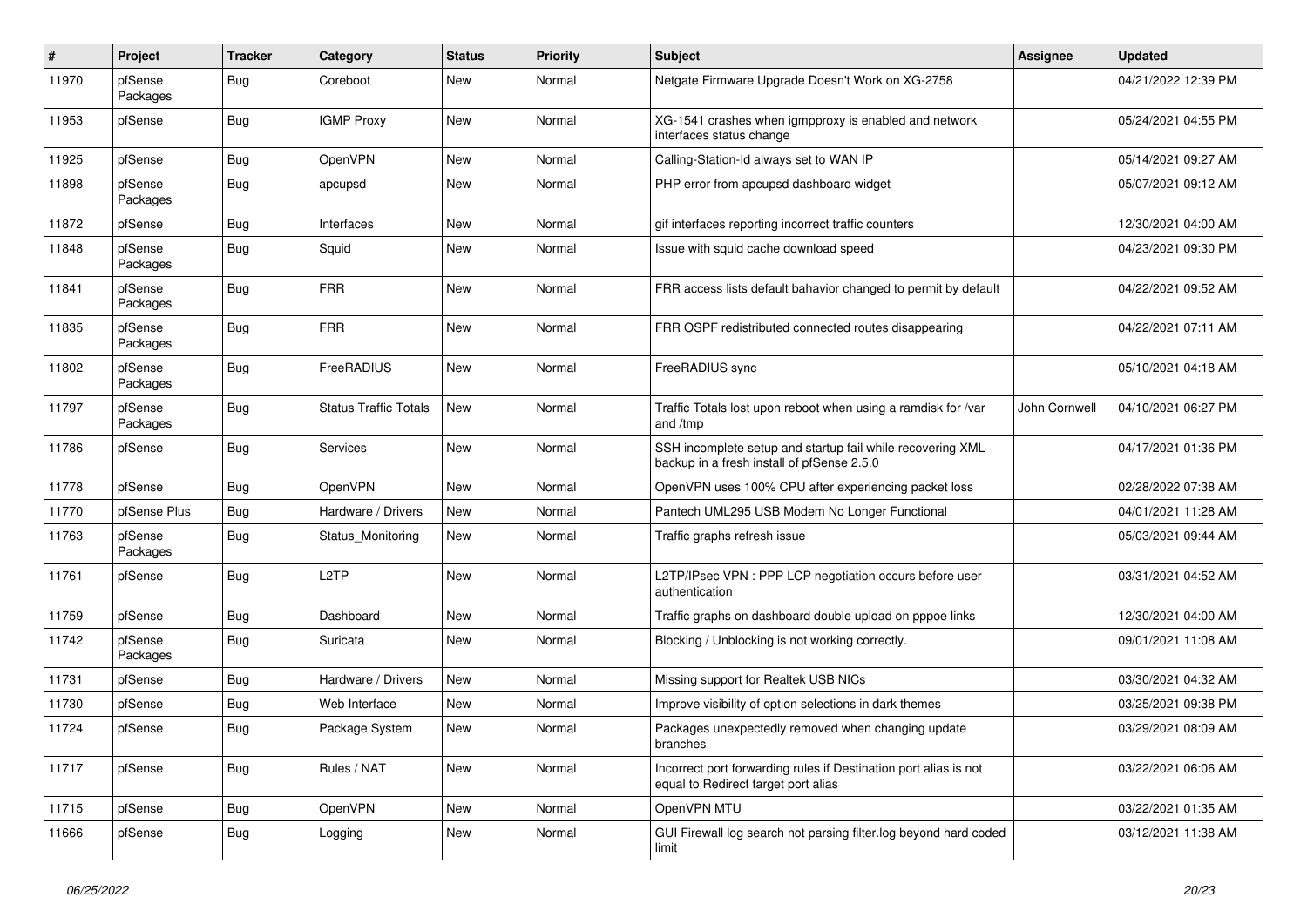| #     | Project             | <b>Tracker</b> | Category        | <b>Status</b> | <b>Priority</b> | <b>Subject</b>                                                                                                                                                                                     | <b>Assignee</b> | <b>Updated</b>      |
|-------|---------------------|----------------|-----------------|---------------|-----------------|----------------------------------------------------------------------------------------------------------------------------------------------------------------------------------------------------|-----------------|---------------------|
| 11657 | pfSense             | Bug            | Interfaces      | <b>New</b>    | Normal          | netmap ring reinit error                                                                                                                                                                           |                 | 03/18/2021 10:32 PM |
| 11641 | pfSense             | <b>Bug</b>     | Interfaces      | <b>New</b>    | Normal          | On xn based interfaces without the VLANMTU flag the first<br>VLAN tag defined does not follow the parent interface MTU<br>settings. All subsequent VLAN tags follow the parent interface's<br>MTU. |                 | 03/09/2021 06:42 PM |
| 11626 | pfSense Plus        | Bug            | Authentication  | <b>New</b>    | Normal          | Google LDAP connection failed due to lack of SNI for TLS 1.3                                                                                                                                       | Luiz Souza      | 06/25/2022 05:34 PM |
| 11619 | pfSense             | <b>Bug</b>     | Upgrade         | <b>New</b>    | Normal          | Unable to upgrade 2.4.4-p3 to 2.5/21.02-p1                                                                                                                                                         |                 | 08/15/2021 10:00 AM |
| 11610 | pfSense<br>Packages | Bug            | <b>NET-SNMP</b> | <b>New</b>    | Normal          | NET-SNMP is not setting the correct permissions on AgentX                                                                                                                                          |                 | 06/28/2021 07:54 AM |
| 11592 | pfSense<br>Packages | <b>Bug</b>     | node exporter   | <b>New</b>    | Normal          | Node exporter can not read system statistics                                                                                                                                                       |                 | 10/15/2021 09:37 PM |
| 11556 | pfSense             | Bug            | Rules / NAT     | <b>New</b>    | Normal          | Kill all states associated with a NAT address                                                                                                                                                      |                 | 03/19/2021 10:29 AM |
| 11548 | pfSense             | Bug            | Rules / NAT     | <b>New</b>    | Normal          | 'rule expands to no valid combination" error from port forward<br>automatic rule mixing IPv4 and IPv6 elements                                                                                     |                 | 02/27/2021 03:18 PM |
| 11541 | pfSense             | <b>Bug</b>     | OpenVPN         | <b>New</b>    | Normal          | OpenVPN status does not work properly when set to TCP and<br>Concurrent Connections = 1                                                                                                            |                 | 03/02/2021 02:27 PM |
| 11525 | pfSense<br>Packages | Bug            | Suricata        | <b>New</b>    | Normal          | pfsense 2.5.0 release version for vlan issue to suricata                                                                                                                                           |                 | 11/11/2021 08:16 AM |
| 11522 | pfSense<br>Packages | <b>Bug</b>     | Zabbix          | <b>New</b>    | Normal          | fping6 error                                                                                                                                                                                       |                 | 02/24/2021 07:13 AM |
| 11503 | pfSense             | <b>Bug</b>     | OpenVPN         | <b>New</b>    | Normal          | Using multiple authentication backends on an OpenVPN server<br>fails                                                                                                                               |                 | 02/23/2021 12:23 PM |
| 11479 | pfSense<br>Packages | <b>Bug</b>     | snmptt          | <b>New</b>    | Normal          | snmptt 1.4.2 does not work in daemon mode                                                                                                                                                          |                 | 02/20/2021 04:37 PM |
| 11473 | pfSense             | Bug            | Web Interface   | <b>New</b>    | Normal          | System Activity shows invalid data on SG-3100                                                                                                                                                      |                 | 02/19/2021 08:12 PM |
| 11430 | pfSense             | Bug            | Interfaces      | <b>New</b>    | Normal          | PHP console spam after Assigning Interfaces                                                                                                                                                        |                 | 10/09/2021 10:37 AM |
| 11429 | pfSense             | Bug            | Web Interface   | New           | Normal          | System Log / Settings form activates "Reset Log Files" button<br>on enter                                                                                                                          |                 | 10/28/2021 01:35 PM |
| 11414 | pfSense<br>Packages | <b>Bug</b>     | pfBlockerNG     | <b>New</b>    | Normal          | Enabling feed "Public DNS4 all" breaks some Google services                                                                                                                                        |                 | 02/13/2021 02:46 AM |
| 11412 | pfSense             | Bug            | Interfaces      | <b>New</b>    | Normal          | LLDPD Package Doesn't Work with Switchports                                                                                                                                                        |                 | 02/12/2021 08:12 PM |
| 11398 | pfSense<br>Packages | Bug            | pfBlockerNG     | New           | Normal          | pfBlocker upgrade hangs forever                                                                                                                                                                    |                 | 04/21/2022 12:39 PM |
| 11375 | pfSense<br>Packages | <b>Bug</b>     | apcupsd         | <b>New</b>    | Normal          | UPS Type <blank> for USB APC</blank>                                                                                                                                                               |                 | 02/26/2021 11:10 AM |
| 11363 | pfSense             | Bug            | Installer       | <b>New</b>    | Normal          | Clean Install 2.5.0 fails due to hardware incompability                                                                                                                                            |                 | 02/04/2021 11:06 AM |
| 11335 | pfSense             | Bug            | Interfaces      | <b>New</b>    | Normal          | Spoofing the MAC on a LAGG interface does not work for some<br>NIC types.                                                                                                                          |                 | 01/29/2021 09:10 AM |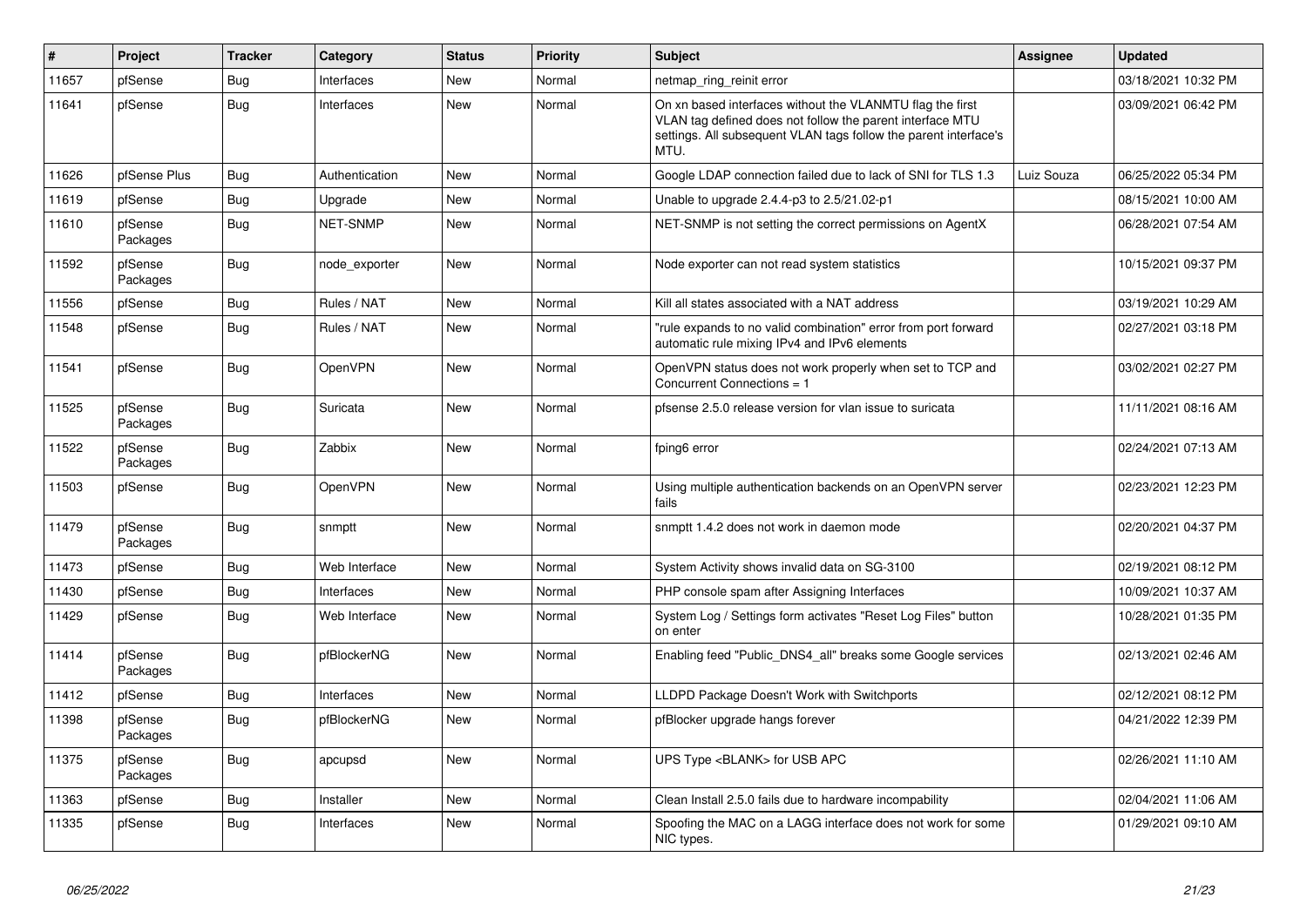| #     | Project             | <b>Tracker</b> | Category                        | <b>Status</b> | <b>Priority</b> | <b>Subject</b>                                                                                                         | <b>Assignee</b> | <b>Updated</b>      |
|-------|---------------------|----------------|---------------------------------|---------------|-----------------|------------------------------------------------------------------------------------------------------------------------|-----------------|---------------------|
| 11296 | pfSense             | <b>Bug</b>     | Routing                         | New           | Normal          | Static route targets may still reachable via default route when<br>the gateway they should route through is down       | Viktor Gurov    | 05/10/2022 03:12 PM |
| 11268 | pfSense             | Bug            | Web Interface                   | New           | Normal          | Cookie named 'id' prevents Edit form fields being set properly                                                         |                 | 09/03/2021 06:16 AM |
| 11261 | pfSense<br>Packages | <b>Bug</b>     | pfBlockerNG                     | <b>New</b>    | Normal          | pfBlockerNG ASN numbers in IPv4 (/IPv6) Custom_List<br>generate error(s) "Invalid numeric literal at line 1, column 7" |                 | 01/28/2021 08:34 AM |
| 11235 | pfSense<br>Packages | Bug            | Filer                           | <b>New</b>    | Normal          | Filer run script when "state" unchanged                                                                                |                 | 01/08/2021 07:24 AM |
| 11232 | pfSense             | Bug            | <b>Operating System</b>         | <b>New</b>    | Normal          | Fix pfSense_fsync                                                                                                      |                 | 01/08/2021 08:53 AM |
| 11203 | pfSense             | Bug            | Certificates                    | New           | Normal          | certificate manager very slow                                                                                          |                 | 12/31/2020 11:57 AM |
| 11184 | pfSense             | Bug            | FreeBSD                         | <b>New</b>    | Normal          | PF: State policy cannot be configurable                                                                                |                 | 02/09/2021 02:43 AM |
| 11182 | pfSense<br>Packages | <b>Bug</b>     | <b>NRPE</b>                     | New           | Normal          | NRPE in HA syncs the bind IP                                                                                           |                 | 12/01/2021 02:15 AM |
| 11177 | pfSense             | <b>Bug</b>     | <b>Dynamic DNS</b>              | <b>New</b>    | Normal          | DDNSv6 not using Check IP Services                                                                                     |                 | 12/21/2020 05:02 AM |
| 11149 | pfSense             | Bug            | <b>DHCP Relay</b>               | New           | Normal          | DHCP relay won't start with DHCP server behind gateway                                                                 |                 | 03/22/2021 05:13 AM |
| 11147 | pfSense             | <b>Bug</b>     | <b>Dynamic DNS</b>              | <b>New</b>    | Normal          | Domeneshop DynDNS IPv4 and IPv6                                                                                        |                 | 12/09/2020 11:47 PM |
| 11110 | pfSense             | <b>Bug</b>     | Backup / Restore                | <b>New</b>    | Normal          | Backup file should be checked before restoring a specific area                                                         |                 | 12/05/2020 02:50 PM |
| 11091 | pfSense             | <b>Bug</b>     | Interfaces                      | New           | Normal          | Interfaces set as disabled in the configuration have an UP<br>status in the operating system at boot                   | Viktor Gurov    | 05/10/2022 03:12 PM |
| 11040 | pfSense<br>Packages | <b>Bug</b>     | pfBlockerNG                     | New           | Normal          | pfb_filter core faults when clearing firewall log                                                                      |                 | 11/07/2020 01:44 PM |
| 11036 | pfSense<br>Packages | <b>Bug</b>     | haproxy                         | New           | Normal          | <b>HAproxy ACL</b>                                                                                                     |                 | 02/11/2022 11:27 AM |
| 10980 | pfSense             | <b>Bug</b>     | <b>Operating System</b>         | <b>New</b>    | Normal          | rc.local is executed at login by rc.initial, and not at boot time.                                                     |                 | 10/19/2020 09:39 AM |
| 10935 | pfSense<br>Packages | <b>Bug</b>     | <b>FRR</b>                      | <b>New</b>    | Normal          | FRR 0.6.7-6 - BGPD service recycled IPv6 without Route Map                                                             |                 | 12/30/2020 05:00 PM |
| 10875 | pfSense             | <b>Bug</b>     | Gateways                        | <b>New</b>    | Normal          | PPP periodic reset does not fully restore gateway group<br>round-robin functionality                                   | Luiz Souza      | 11/05/2020 07:44 AM |
| 10845 | pfSense<br>Packages | <b>Bug</b>     | apcupsd                         | New           | Normal          | apcupsd doesn't stop when not enabled                                                                                  |                 | 08/24/2020 10:16 AM |
| 10833 | pfSense             | <b>Bug</b>     | Configuration<br><b>Backend</b> | New           | Normal          | unbound exits on configuration error when link status flaps on<br><b>LAN</b> interface                                 |                 | 08/13/2020 11:53 PM |
| 10822 | pfSense             | Bug            | DHCP (IPv6)                     | New           | Normal          | Deprecated IPv6 prefix won't be announced as deprecated to<br>clients                                                  |                 | 08/10/2020 09:23 AM |
| 10791 | pfSense<br>Packages | Bug            | PIMD                            | New           | Normal          | Valid (vlan)interfaces do not get vif reporting "Invalid phyint<br>address"                                            |                 | 10/06/2020 09:20 AM |
| 10783 | pfSense<br>Packages | <b>Bug</b>     | ntop                            | New           | Normal          | NtopNG is very unstable on arm64                                                                                       |                 | 07/22/2020 09:07 AM |
| 10765 | pfSense             | <b>Bug</b>     | Authentication                  | New           | Normal          | Ampersands in Idap extended query are escaped twice                                                                    |                 | 09/02/2020 07:55 AM |